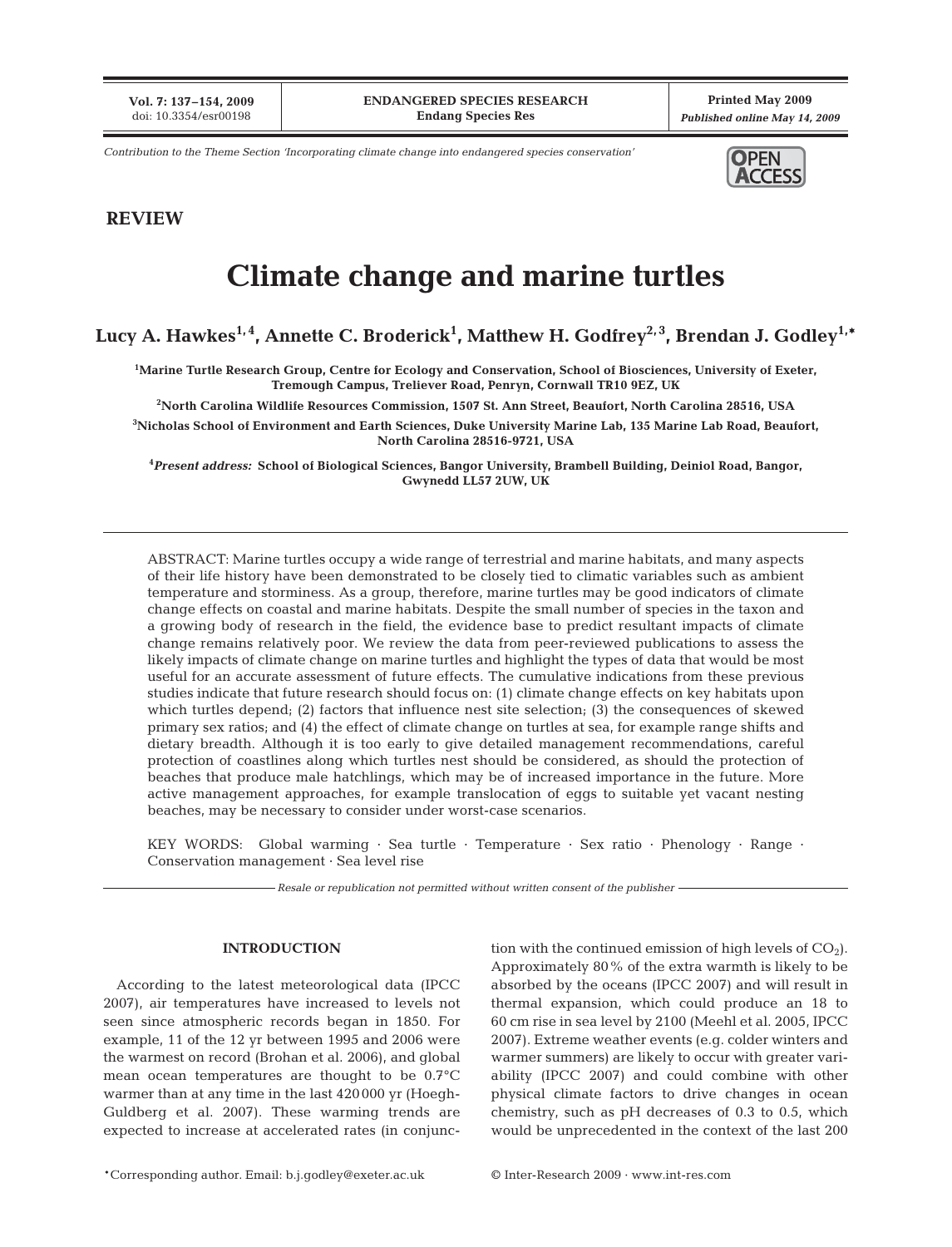to 300 million yr and could have significant effects (Harley et al. 2006, Hoegh-Guldberg et al. 2007). Although the effect of climate change will be global, there will likely be much variation in impacts at regional levels. Downscaling of general circulation models (GCMs) to useful resolution poses a significant challenge for climate change risk assessments (e.g. Wilby et al. 2002, effects on biodiversity).

In biological systems, from polar terrestrial to tropical marine environments, data demonstrate a coherent pattern of change in accord with those of climate change (Hughes 2000, Sala et al. 2000, Davis & Shaw 2001, McCarty 2001, Walther et al. 2002, Visser & Both 2005, Hickling et al. 2006), with phenological and spatial shifts recorded and predicted for many species from invertebrates (Parmesan et al. 1999, Beaugrand et al. 2002, Davies et al. 2006) to birds (Brown et al. 1999, Winkler et al. 2002, Butler 2003, Mills 2005, Springer et al. 2007) and marine mammals (Learmonth et al. 2006, Robinson et al. 2009, MacLeod 2009, this Theme Section). All 7 species of marine turtles are of conservation concern and are affected by a range of natural and anthropogenic threats. However, although much effort has been expended over the last 2 decades to understand and mitigate the threats to marine turtles (Lutcavage et al. 1997, Watson et al. 2005), the threat of climate change on this taxon has, until recently, been given little attention (Fig. 1; although see seminal papers by Mrosovsky 1984a and Davenport 1989).

Marine turtles occupy a wide range of different habitat types throughout their life history (Fig. 2), including temperate and tropical sandy beaches, oceanic frontal systems and gyres, coastal mangrove forests, neritic reefs, seagrass beds and other shallow foraging areas (Musick & Limpus 1997). During their development, marine turtles may cross entire ocean basins, and adults and juveniles have been shown to interact with



Fig. 1. Increase in interest in marine turtles and climate change. Number of published studies per year (resulting from ISI Web of Science search, 28 January 2009) containing the search terms 'marine turtles OR sea turtles' and 'climate change OR global warming' in the title, abstract or entire article. All papers are cited within the review



Fig. 2. Typical life cycle of a marine turtle, adapted from Musick & Limpus (1997). For schematic purposes the cycle has been greatly simplified; most adult Cheloniid turtles are now known to occupy neritic foraging habitats and Dermocheliid turtles oceanic foraging habitats. There may be greater plasticity in foraging strategies (for example in loggerhead, green and olive ridley turtles, see 'Marine turtles and the open ocean: adult turtles'). Dashed line indicates potential switching between the 2 foraging strategies

major oceanic surface currents (Hawkes et al. 2006, Polovina et al. 2006, Seminoff et al. 2007, Shillinger et al. 2008). Temperature is of profound importance as an environmental factor for marine turtles, affecting features of their life history from hatchling sex determination (Yntema & Mrosovsky 1980) to adult distribution (Spotila & Standora 1985, Seebacher & Franklin 2005). Other climatic aspects, such as extreme weather events, precipitation, ocean acidification and sea level rise also have potential to affect marine turtle populations. Given current climate change predictions (reviewed in the IPCC 2007 report), we comprehensively reviewed the literature published on marine turtles. Here, we report on the data published on (1) breeding sites, including availability of beach, selection of nest locations, timing of nesting and incubation conditions; (2) open ocean habitat used by turtles, including hatchlings, juveniles and adults; and (3) coastal habitats used by turtles, including herbivorous, spongivorous and omnivorous turtles. Finally, we highlight major gaps that remain in our knowledge of potential climate change impacts on marine turtles.

# **MARINE TURTLES AT BREEDING SITES**

#### **The beach**

In all species of marine turtles, successful reproduction depends primarily on available terrestrial habitat (Fig. 3). Female turtles must emerge onto beaches to lay several clutches of eggs over the course of a nesting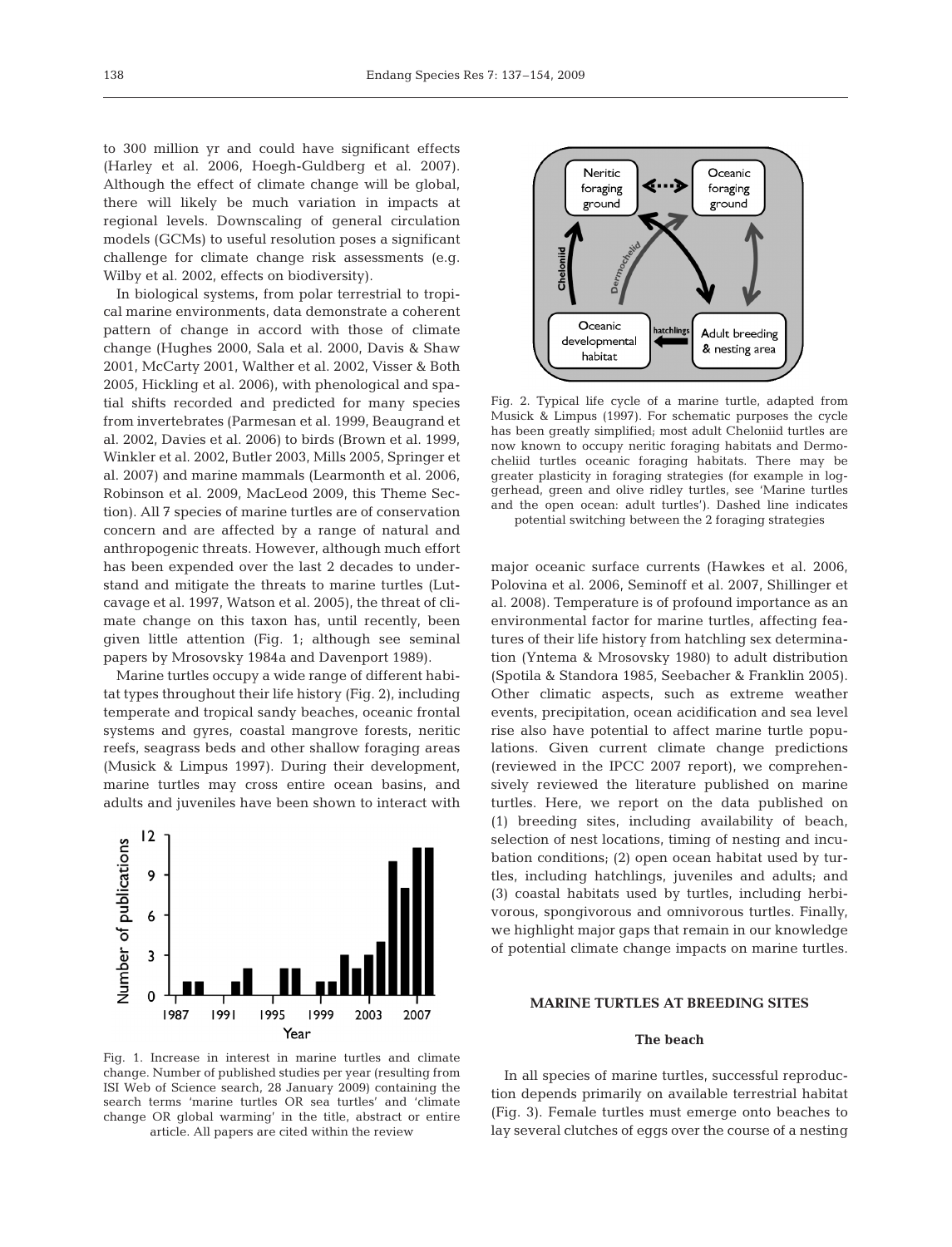

Fig. 3. Breeding and nesting phase of marine turtles. Dotted grey arrows represent the potential climate variables and their indirect effects, + or – indicate likely direction of effect

season (Miller 1997). Predicted increases in sea level (an average of 4.2 mm per year until 2080; Church et al. 2001, IPCC 2007) have the potential to compromise availability of nesting beaches, particularly on lowlying narrow coastal and island beaches (Nicholls 1998, Fish et al. 2005, Baker et al. 2006, Jones et al. 2007, Mazaris et al. 2009) and where coastal development prevents landward migration of beaches — also known as coastal squeeze (Fish et al. 2008). Only these 5 studies have so far examined the potential effect of sea level rise on marine turtle nesting beaches, of which 3 (Nicholls 1998, Baker et al. 2006, Jones et al. 2007) used high precision digital elevation models (DEMs) with simple inundation ('bathtub') flooding models, and a fourth used categorical scoring of the coincidence of turtle nesting beach with 'high risk' beaches (considered low relief, with high wave energy and more than 1.1 m of beach retreat annually; Daniels et al. 1993). The fifth study (Mazaris et al. 2009) used the 2-dimensional Bruun rule to model beach recession from sea level rise and, consequently, the maximum number of nests that could be supported ('carrying capacity') on the nesting beach (but see Cooper & Pilkey 2004). Although the 'bathtub' methodology is potentially overly simplistic, as it does not take into account the dynamics of the coast (e.g. wind, waves, tide), it readily produces estimates that are relatively easy to compute, using data that can be collected using a GPS unit. A study in the northwestern Hawaiian Islands (Baker et al. 2006) predicted that up to 40% of green turtle *Chelonia mydas* nesting beaches could be flooded with 0.9 m of sea level rise, while studies in Barbados (Fish et al. 2008) and Bonaire (Fish et al. 2005) suggested similar losses of hawksbill turtle *Eretmochelys imbricata* nesting habitat (means 50% and 51% decrease, respectively). In the absence of equipment or software, the simple overlay study by Daniels et al. (1993) provides a suitable alternative methodology, albeit with appropriate caveats.

Compounding the threat of sea level rise is the likelihood of an increase in fortification of coastal areas to protect human settlements (using e.g. sea walls, groynes and other hard sea defences). Such 'shoreline protection' is already in widespread use (for example in the Caribbean, Burke & Maidens 2004). It effectively reduces total sandy beach availability (Pilkey & Wright 1988, Kraus & McDougal 1996, Zheng et al. 2007, Schlacher et al. 2008) and leads to a disproportionate loss of dry upper inter-tidal beach area (Dugan et al. 2008), and, in some cases, entire beaches (Koike 1996, Lutcavage et al. 1997, Airoldi et al. 2005). Despite this, there are no studies to our knowledge that examine the impact of beach fortification on regional turtle nesting populations. In some coastal areas, attempts are made to mitigate beach loss using 'renourishment,' in which transplanted sand is pumped onto the beach to replace eroded material (Montague 2008); this technique is used in urbanised coastal areas. However, this issue is worthy of careful consideration, as the transplanted material may provide unsuitable incubation conditions (Crain et al. 1995, Milton et al. 1997, Rumbold et al. 2001, Peterson & Bishop 2005). Other beach-stabilizing technologies may negatively affect nesting females by blocking beach access, disorientating turtles, or by rendering sand inappropriate for nesting (Bouchard et al. 1998, Brock et al. 2009).

An increase in the proportion of extreme weather events in the most severe categories, such as hurricanes or typhoons, could also occur with changes in the global climate (Goldenberg et al. 2001, Webster et al. 2005, IPCC 2007), which may cause significant loss/erosion of or damage to shorelines. Leslie et al. (2007) reported that, although the total number of tropical cyclones over the southwest Pacific would stay the same, the proportion of Category 4 and 5 storms would increase by 15%, and that their tracks and genesis regions would move polewards by approximately 2° latitude over 50 yr (to 2050, but see also Nolan & Rappin 2008). Such storms often make landfall in warm temperate and tropical areas (Bengtsson 2001, Golden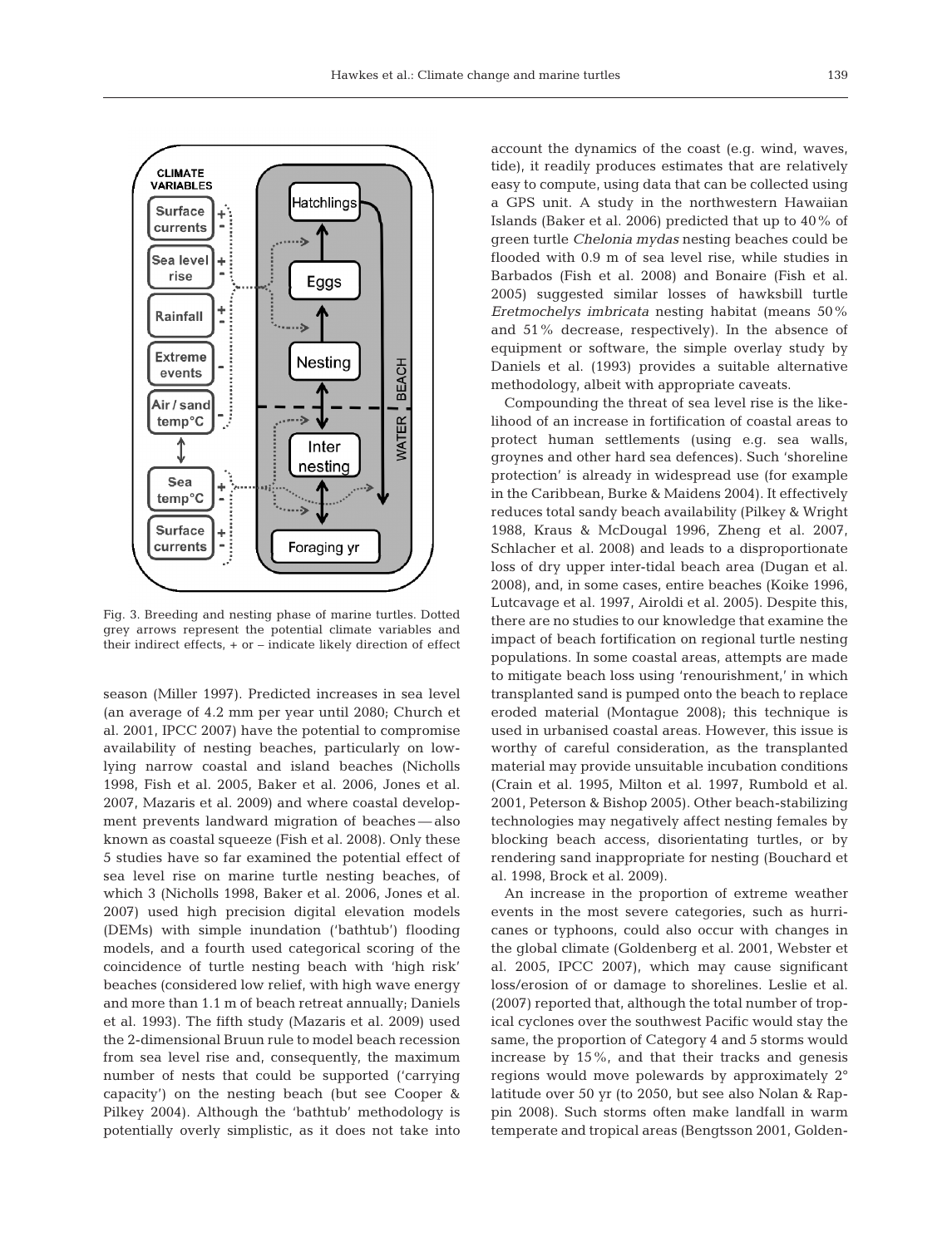berg et al. 2001), including those where marine turtles nest. Five studies have examined the spatio-temporal coincidence of marine turtle nesting with hurricanes, cyclones and storms (Martin 1996, Ross 2005, Pike & Stiner 2007, Prusty et al. 2007, Van Houton & Bass 2007), and they suggest that cyclical loss of nesting beach, decreased hatching success and hatchling emergence success could occur with greater frequency. However, susceptibility to storm-related threats may vary by species (Pike & Stiner 2007), such that species with lower nest-site fidelity (for example leatherback turtles *Dermochelys coriacea*, Witt et al. 2008) would be less vulnerable than those with higher site fidelity (for example hawksbill turtles, Kamel & Mrosovsky 2005). At some highly dynamic and interseasonally variable nesting beaches in the Guianas (Plaziat & Augustinius 2004), turtles are able to maintain successful nesting (Girondot & Fretey 1996, Rivalan et al. 2005, Kelle et al. 2007) despite the fact that some beaches disappear between nesting years. Such behavioural flexibility may offer one of the most promising avenues for adaptation in marine turtles. Marine turtles are certainly able to colonise new beaches, with nesting now occurring at recently formed sites such as volcanic islands (Mrosovsky 2006), at man-made beaches (Hoggard 1991), and at areas opened after glacial retreats (Encalada et al. 1998, Hamann et al. 2007).Whether turtles can colonise nesting areas made available, either thermally or geographically, by climate change remains to be seen.

#### **Selecting nesting locations**

Although the factors driving the selection of a nest site on a specific beach are not well understood for marine turtles (Limpus et al. 1983, Hays et al. 1995, Mortimer 1990, Wood & Bjorndal 2000, Miller et al. 2003, Kamel & Mrosovsky 2005), several factors may be influential in the choice of an optimal nesting site (e.g. low salinity, high humidity, infrequently inundated, well ventilated, with nearshore oceanography conducive to dispersal of hatchlings into oceanic currents; Miller 1997, Foley et al. 2006). There should be sufficient space above the high tide line for nesting to take place and, for some species and/or locations, there should be adequate beach vegetation for clutch shading (Naro-Maciel et al. 1999, van de Merwe et al. 2005, Kamel & Mrosovsky 2006). However, persistence of a nesting site depends on the successful production of hatchlings that re-nest later at the same site, so the success of a particular nesting beach is only revealed after a period of many years. Adding to the complexity are species-specific behavioural characteristics of nest site selection: some species are reported to lay clutches far above the high tide line, while others prefer to nest closer to the water line (Mrosovsky 1983, Whitmore & Dutton 1985, Hays et al. 1995, Kamel & Mrosovsky 2004, 2005). Additionally, as detailed in the previous section, there appears to be possible inter-specific variation in responses to rapid changes in beach availability, width or configuration (see also Mrosovsky 2006, Wetterer et al. 2007).

Although some beaches may be inundated and lost, one possible result of climate change is an increase in thermally suitable nesting habitat, both geographically and temporally. With an increase in mean air, and therefore beach sand temperatures, previously unsuitable habitat, for example beaches at higher latitudes than current nesting areas, may become suitable for successful egg incubation. This has apparently occurred in the past, when warmer temperatures in interglacial periods facilitated the expansion of loggerhead sea turtles *Caretta caretta* into higher latitudes (Bowen et al. 1993). It is of note that leatherback turtle nests are now being recorded at their most northerly in a decade of monitoring (Rabon et al. 2004). Temporally, warmer temperatures for a greater number of months of the year may either extend the nesting season for some marine turtles and/or facilitate year-round nesting (Pike et al. 2006, Yasuda et al. 2006). However, data are lacking on how quickly marine turtles would be able to take advantage of these changes. It has recently been suggested that although avian spatial distributions are shifting polewards with changing climate, their rate of adaptation is slower, and they therefore lag behind climate warming by approximately 182 km (Devictor et al. 2008).

#### **Timing of reproduction**

Marine turtles are capital breeders (Bonnet et al. 1998) and the different resource requirements for reproduction of females compared to males may explain a difference in observed remigration intervals (the period between reproductive years), which is thought to be lower for males (Godley et al. 2002a, Hamann et al. 2003, Schroeder et al. 2003). Environmental conditions in foraging areas may drive prey availability and resource acquisition and, therefore, the decision to breed in a given year as well as the timing of migration to the breeding grounds (Kwan 1994, Miller 1997, Broderick et al. 2001b, Solow et al. 2002, Price et al. 2004, Wallace et al. 2006, Saba et al. 2007, 2008, Chaloupka et al. 2008, Reina et al. 2009).

Future climate change could also alter the intraannual timing of nesting, such that warmer water temperatures may contribute to an earlier onset of nesting (by 12 to 18 d  $1^{\circ}C^{-1}$  for loggerhead turtles, Hawkes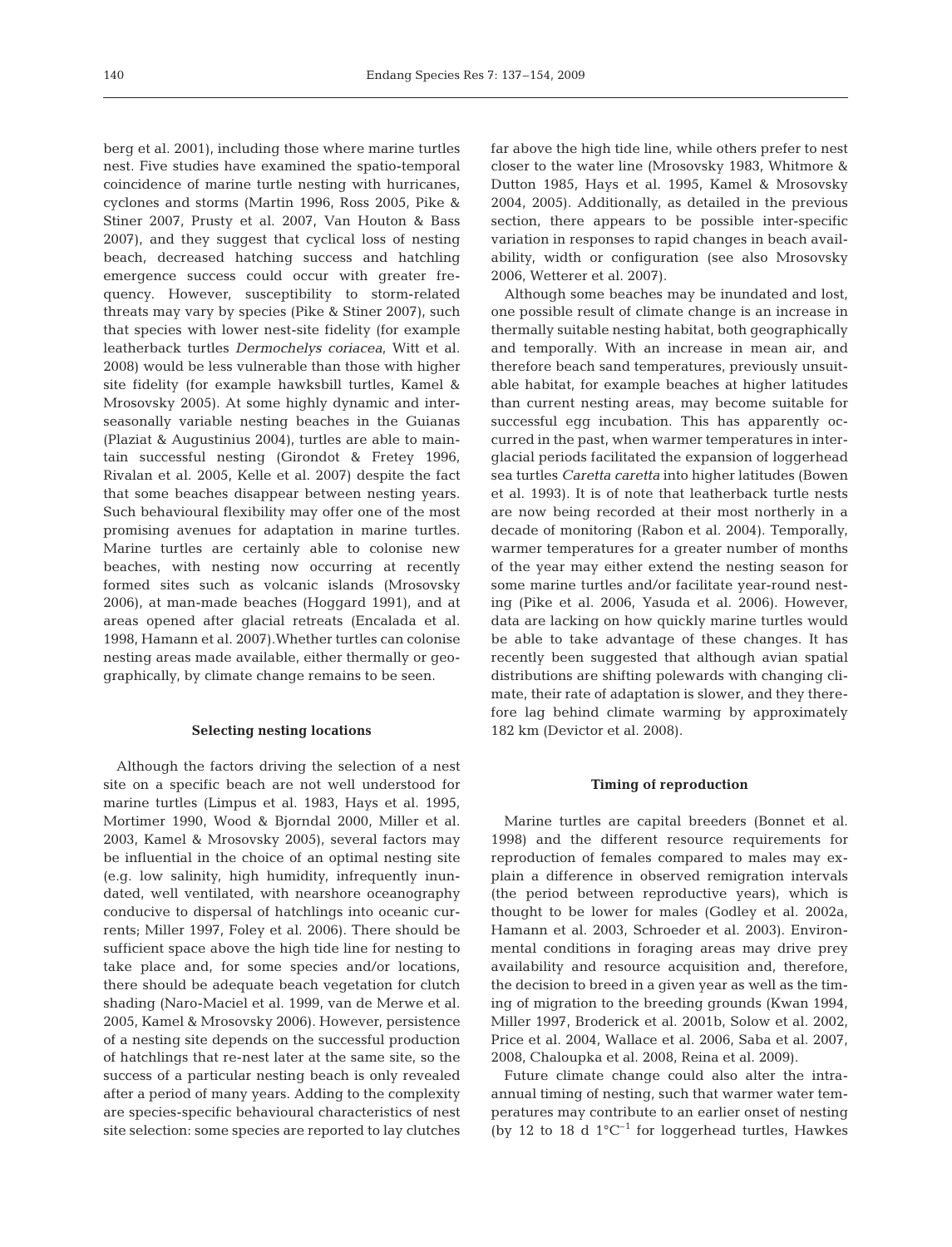2007b, but see Pike in press for green turtles), a decrease in the inter nesting interval (Sato et al. 1998, Webster & Cook 2001, Hays et al. 2002, Hamel et al. 2008) and the earlier onset of peak (median) nesting date (5 to 6 d  $1^{\circ}$ C<sup>-1</sup>, Weishampel et al. 2004, Pike et al. 2006). Ultimately, temperature may also affect the length of the nesting season (for loggerhead turtles: Pike et al. 2006, Hawkes et al. 2007b). However, the total clutch frequency per female per season will likely vary with resources stored from foraging areas (Chaloupka et al. 2008), which could further complicate interpretation of the patterns of adaptation. These relationships warrant further investigation and testing across species and nesting sites, particularly between populations that nest at equatorial versus temperate sites and in the warmest and cooler parts of the year.

#### **Incubation conditions and sex ratios**

Marine turtle clutches are sensitive to temperature changes and typically incubate successfully only between 25 and 35°C (Ackerman 1997, Carthy et al. 2003), with embryos incubating at high temperatures becoming females and those at lower temperatures becoming males, and 50% of either sex produced at the 'pivotal temperature,' between 28 to 31°C (Mrosovsky 1988; Fig. 4b). A mixture of sexes is produced within a 'transitional range of temperatures' (e.g. between approximately 27.5 and 30.5°C in loggerhead turtles, Mrosovsky 1988). However, in addition to diel variations in incubation temperature, egg placement within a nest may mean that eggs at the top



Fig. 4. (a) Lab  $(\bullet)$  and field  $(O)$  estimates of pivotal temperatures for loggerhead (Cc), green (Cm), leatherback (Dc), hawksbill (Ei), olive ridley (Lo) turtles; horizontal bars show median values; dashed line indicates reference temperature of 29 $^{\circ}$ C. (b) Primary sex ratios estimated using histology ( $\bullet$ ), incubation duration  $( \bigcirc )$  and sand or nest temperature  $( \bigcirc )$  as reported in peer reviewed literature. Horizontal bars show median values; dashed horizontal line indicates reference primary sex ratio of 50% female. Source data for (a) and (b) are in Table 1

| Table 1. Literature sources of pivotal temperatures and primary sex ratios for loggerhead, green, leatherback, hawksbill, and |  |  |  |  |  |  |
|-------------------------------------------------------------------------------------------------------------------------------|--|--|--|--|--|--|
| olive ridley turtles                                                                                                          |  |  |  |  |  |  |
|                                                                                                                               |  |  |  |  |  |  |

|              | Pivotal temperatures                                                                                                                                                                     | Primary sex ratios                                                                                                                                                                                                                                                                                                                                                |
|--------------|------------------------------------------------------------------------------------------------------------------------------------------------------------------------------------------|-------------------------------------------------------------------------------------------------------------------------------------------------------------------------------------------------------------------------------------------------------------------------------------------------------------------------------------------------------------------|
| Loggerhead   | Georges et al. (1994), Kaska et al. (1998),<br>Limpus (1985), Marcovaldi et al. (1997),<br>Mrosovsky (1988), Mrosovsky et al.<br>(2002), Yntema & Mrosovsky (1982)                       | Baptistotte et al. (1999), Chu et al. (2008), Godley et al. (2001a,b),<br>Hanson et al. (1998), Hawkes et al. (2007), Houghton & Hays<br>(2001), Kaska et al. (1998, 2006), Marcovaldi et al. (1997),<br>Mrosovsky & Provancha (1992), Mrosovsky et al. (1984b), Oz et<br>al. (2004), Rees & Margaritoulis (2004), Schmid et al. (2008),<br>Zbinden et al. (2007) |
| Green        | Broderick et al. (2000), De Ocampo &<br>Jaojoco (1998), Godfrey & Mrosovsky<br>(2006), Godley et al. (2002c), Leh et<br>al. (1985), Miller & Limpus (1981),<br>Standora & Spotila (1985) | Booth & Freeman (2006), Broderick et al. (2000), Casale et al.<br>(2000), De Ocampo & Jaojoco (1998), Godfrey et al. (1996),<br>Kaska et al. (1998), Spotila et al. (1987)                                                                                                                                                                                        |
| Leatherback  | Binckley et al. (1998), Chan & Liew<br>(1995), Chevalier et al. (1999)                                                                                                                   | Binckley et al. (1998), Chan & Liew (1995), Godfrey et al. (1996),<br>Houghton et al. (2007), Rimblot-Baly et al. (1985)                                                                                                                                                                                                                                          |
| Hawksbill    | Dobbs et al. (in press), Godfrey et al.<br>(1999), Mrosovsky & Provancha (1992)                                                                                                          | Glen & Mrosovsky (2004), Godfrey et al. (1999), Kamel &<br>Mrosovsky (2006), Mrosovsky et al. (1992), Wibbels et al. (1999)                                                                                                                                                                                                                                       |
| Olive ridley | McCoy et al. (1983), Mohanty-Hejmadi<br>& Dimond (1986), Wibbels et al. (1998)                                                                                                           |                                                                                                                                                                                                                                                                                                                                                                   |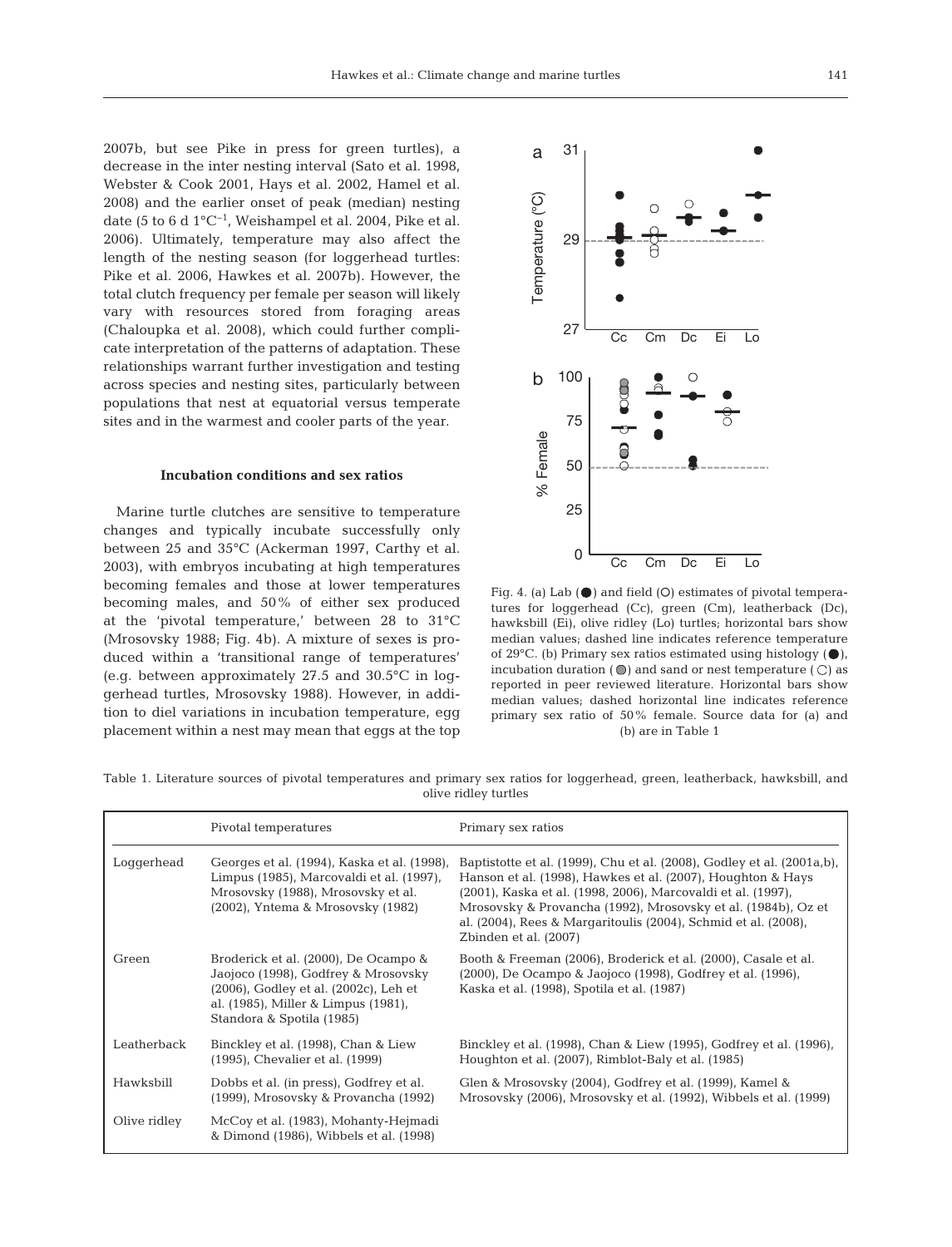of a nest experience temperatures a degree or more warmer than eggs at the bottom (e.g. 1.4°C for loggerhead turtles, Kaska et al. 1998) and thus possibly lead to mixed sex ratios. The thermal properties of the turtle nesting beach itself will also contribute to incubation temperatures and are determined by a variety of factors, including physical (sand grain size, composition, albedo; Hays et al. 2001, Reece et al. 2002), climatic (Godfrey et al. 1996, Matsuzawa et al. 2002, Houghton et al. 2007) temporal (rainy vs. dry season; Godfrey et al. 1996), and geographic (tropical vs. subtropical) features, which together can have a profound influence on the embryonic development of marine turtles (Naro-Maciel et al. 1999). Predicted increases in temperature in the future could affect primary sex ratios (Mrosovsky et al. 1984a, Janzen 1994, Davenport 1997, Glen & Mrosovsky 2004, Hatase & Sakamoto 2004, Hawkes et al. 2007c) as well as survivorship of clutches (Miller 1985, Broderick et al. 2001a, Godley et al. 2001a, Hamann et al. 2007, Hawkes et al. 2007b).

Despite studies on the sex ratio production of loggerhead, green, leatherback and hawksbill turtles, major gaps remain in our understanding of primary sex ratios of marine turtles (Fig. 4b). Sex ratio production can change within and across seasons (Mrosovsky et al. 1984a,b, Godfrey et al. 1996); however, not all existing long-term datasets on primary sex ratios have been published in the peer-reviewed literature. Most existing estimates of primary sex ratios for nesting beaches, for example in the Mediterranean (Broderick et al. 2000, 2001a, Godley et al. 2001a,b, Oz et al. 2004, Zbinden et al. 2007), North America (Mrosovsky & Provancha 1992, Hanson et al. 1998, Hawkes et al. 2007b) and South America (Marcovaldi et al. 1997, Baptistotte et al. 1999, Godfrey et al. 1999) rely at least in part on indirect indices of sex ratio. For example, Godley et al. (2001b) recorded nest incubation durations over a 5 yr period and used previously published data relating incubation duration to sex ratio to estimate the proportion of female hatchlings (see also Marcovaldi et al. 1997, Godfrey et al. 1999, Oz et al. 2004, Hawkes et al. 2007b, Zbinden et al. 2007). The advantage of this method, validated by Mrosovsky et al. (1999), is that incubation durations are normally readily available from most turtle nesting projects, and could therefore be used in future work to give a wider estimate of primary sex ratios. However, as noted in Mrosovsky et al. (1999), values can be inaccurate by as much as 10% and must therefore be used with appropriate caution. Other studies have used beach air (Hays et al. 2003, Hawkes et al. 2007b) or sand temperature (Mrosovsky et al. 1992, Baptistotte et al. 1999, Casale et al. 2000, Rees & Margaritoulis 2004, Kamel & Mrosovsky 2006) to reconstruct likely incubation temperatures with which to estimate sex ratios using published conversion curves (e.g. hawksbill turtles: Mrosovsky et al. 1992; green turtles: Kaska et al. 1998; loggerhead turtles: Mrosovsky et al. 2002). Since these studies require only a small amount of relatively inexpensive equipment (temperature recording loggers) and little specialist knowledge or software, this technique offers a viable approach for sex ratio estimation. However, it should be noted that these studies use correlative approaches to derive estimates and that, to our knowledge, no analyses of the potential error inherent in this approach exist. In addition, the majority of studies do not take into account the threshold range of temperatures (TRT; in which a mixture of sexes are produced), which may be an important metric in assessing resilience to climate warming (Hulin et al. 2009). Future work should address this to validate the method for estimation of sex ratios for greater numbers of nesting rookeries. Finally, other studies record the temperature of the nest itself and use validated conversion curves (detailed in Table 1) to estimate sex ratio (Mrosovsky & Provancha 1992, Hanson et al. 1998, Kaska et al. 1998, Broderick et al. 2000, Godley et al. 2001b, Houghton & Hays 2001, Glen & Mrosovsky 2004, Booth & Freeman 2006, Houghton et al. 2007, Schmid et al. 2008).

Relatively few studies have used direct estimation of sex ratio by histologically examining the gonads of a selection of hatchlings from each nest (Mrosovsky 1984a,b, Rimblot et al. 1985, Spotila et al. 1987, Mrosovsky & Provancha 1992, Chan & Liew 1995, Godfrey et al. 1996, Binckley et al. 1998, De Ocampo & Jaojoco 1998, Kaska et al. 1998, Mrosovsky et al. 1999, Kaska et al. 2006, Schmid et al. 2008). While direct approaches should be accurate, there are 2 major drawbacks: (1) lethal sampling of hatchlings must normally be carried out under special permit and requires careful ethical assessment and specialist skills, and (2) variation of sex ratio response to incubation temperature between individuals and populations is not yet fully understood (see Mrosovsky 1994 for more discussion). Therefore, although indirect approaches are known to have inherent inaccuracies and may leave room for improvement (Ewert et al. 2005, Delmas et al. 2008), they offer approaches that can be used by most nesting beach projects, regardless of budget or specialist knowledge. Regional validations of each method need to be carried out, as they are largely lacking from the published literature but will enormously facilitate a rapid assessment of sex ratios and, thereby, the risk of feminisation through the warming effects of climate change.

It is unclear whether marine turtles will (or can) adapt either behaviourally or physiologically to altered incubation conditions to counter potential feminization associated with warmer temperatures. At the individual level, the physiological mechanism by which tem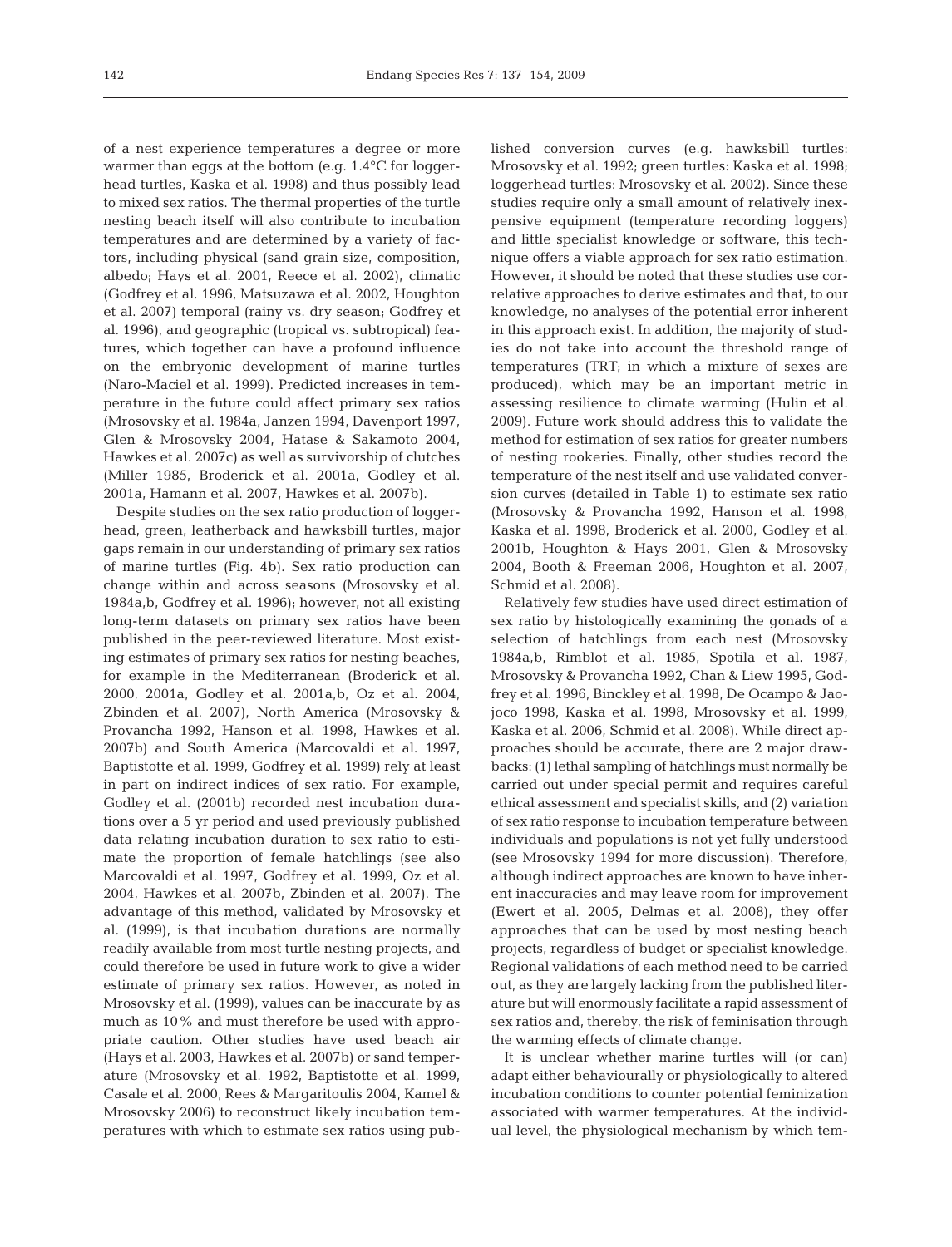perature affects sexual differentiation could change, specifically with alterations to the pivotal and/or transitional range of temperatures (Hulin & Guillon 2007). However, evidence seems to suggest this is unlikely reported pivotal temperatures across species and populations are relatively conserved (Fig. 4a). Individuals could also adapt behaviourally by choosing nest locations that are cooler (e.g. in the shade of vegetation, in rainy seasons, at higher latitudes) or by nesting earlier or later during cooler periods of the season. This could help to maintain production of mixed sex ratios, contributing to population viability (Doody et al. 2004, Zbinden et al. 2007, but see Schwanz & Janzen 2008). Since warmer water temperatures in near-shore nesting areas are known to affect the onset and periodicity of nesting (Sato et al. 1998, Weishampel et al. 2004), a mechanism may already exist for this strategy, at least for loggerhead turtles. At the population level, sex ratio skew may be ameliorated by smaller nesting populations at extremes of nesting ranges producing more balanced hatchling sex ratios (e.g. in North Carolina, USA, and Espirito Santo, Brazil, for loggerheads in the West Atlantic; Baptistotte et al. 1999, Hawkes et al. 2007b), such that ratios are in effect balanced across the population (Hulin & Guillon 2007). On the other hand, the capacity for marine turtles to quickly adapt is questionable; as a group, they are long-lived, late maturing (Avise et al. 1992, Zug et al. 2002) and have evolved with a climate changing at a much slower rate than projections suggest for the next 100 yr (Hamann et al. 2007). In addition, many populations of marine



Fig. 5. Oceanic-developmental phase of marine turtles. Recruitment to adult foraging areas occurs at varying durations (*x* yr) after development. Dotted grey arrows represent the potential climate variables and their indirect effects, + or – indicates direction of effect

turtles have been documented at relictual levels compared to the historical past (McClenachan et al. 2006, Bell et al. 2007) and may therefore have limited capacity for selection on key traits. Available evidence suggests that the genetic capacity for marine turtle adaptation may be lower than for other vertebrates (Avise et al. 1992, FitzSimmons et al. 1999).

Temperature also drives incubation duration, such that incubation duration is inversely correlated with incubation temperature (Mrosovsky et al. 1999, Matsuzawa et al. 2002), so warmer nests incubate on the beach for a shorter period. Shifts in phenology and range of other species due to climate effects (Root et al. 2003) may alter the type, abundance and behaviour of predators and may therefore also affect the number of surviving hatchlings (Hamann et al. 2007). Finally, temperature has been shown to influence hatchling phenotype, where size and locomotor performance vary with in cubation conditions (Booth & Astill 2001, Booth et al. 2004, Booth 2006, Hamann et al. 2007) so that hatchlings produced at warmer temperatures may be smaller and swim faster, and have faster growth rates (Du & Ji 2003, Glen et al. 2003, Deeming 2004). The fitness consequences of these traits are, however, untested.

# **MARINE TURTLES AND THE OPEN OCEAN**

#### **Hatchling and juvenile turtles**

Hatchling and small juvenile marine turtles of all species likely suffer high levels of predation in the sea (Gyuris 1994). During the post emergence swim frenzy (Wyneken & Salmon 1992), hatchlings are subject to predation from a range of avian and fish predators. The swim frenzy generally lasts for 2 to 3 d, at which time hatchlings are thought to become associated with floating matter at frontal systems of major ocean currents (Witherington 2002), where they may derive some protection. However, there is evidence that the phenology and spatial distribution of many bird and fish species is changing with the climate (Carscadden et al. 1997, Root et al. 2003, Lehikoinen et al. 2004, Sims et al. 2004), which may include predators of hatchling or juvenile marine turtles. Although the direction and magnitude is difficult to estimate, the relative type or intensity of predation on hatchling turtles could change (Fig. 5). During the swim frenzy, hatchlings have been shown to swim in directions that should entrain them in local surface currents (Lohmann & Lohmann 2003, 2006), facilitating their movements across ocean basins, and currents may also be influential in the distribution of juvenile turtles (Bolten 2003, Witt et al. 2007b). Under future predicted scenarios of climate change, with changes in temperature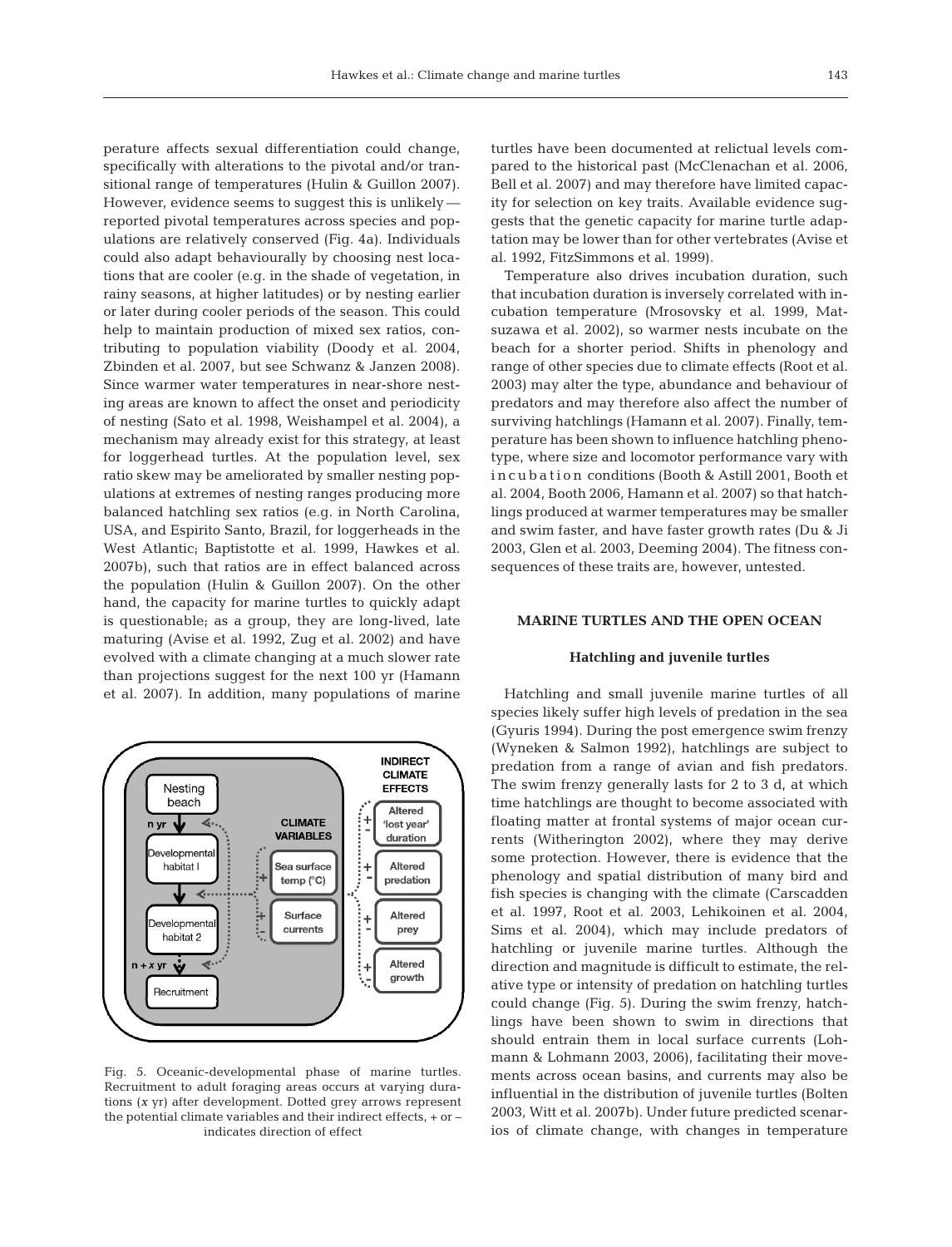and freshwater input at the poles, thermohaline circulation patterns are expected to change in intensity and direction (Rahmstorf 1997, Stocker & Schmittner 1997). The consequence of such changes for hatchling turtles are unknown and difficult to estimate, but may mean that developing turtles do not disperse as widely or to the same areas as at present (Hamann et al. 2007). This may have important energetic consequences for hatchlings no longer able to rely on passive transport in surface currents for migration.

The factors that determine the duration of the pelagic developmental phase for juvenile marine turtles are not known, but are likely affected by a combination of food availability, growth rates, ambient temperature and surface currents (Bolten & Balazs 1995). Changes to the pelagic community concurrent with patterns of climate change have been demonstrated (Greve et al. 2001, Beaugrand et al. 2002, Hays et al. 2005), and they may alter the available prey for juvenile turtles, leading to potential trophic mismatch (Edwards & Richardson 2004). Ultimately, if resources are more or less abundant than at present, the current mean period between hatching and recruitment to larger juvenile/adult foraging areas could change (Verity et al. 2002). The direction and magnitude of this change is hard to quantify with currently available data; the response of marine turtle growth rates and the productivity of oceanic areas with warmer temperatures could be markedly different and likely react at different time scales.

#### **Adult turtles**

Adult leatherback sea turtles (Eckert 2006, McMahon & Hays 2006, Witt et al. 2007a) and some populations of adult Cheloniid turtles (loggerhead turtles: Hatase et al. 2002a, 2007, Hawkes et al. 2006, McClellan & Read 2007; green turtles: Hatase et al. 2006, Seminoff et al. 2007; and olive ridley turtles *Lepidochelys olivacea*: Polovina et al. 2004, Whiting et al. 2007) forage in the open ocean off the continental shelf (Fig. 2). Generally, such turtles have broad ranges, from hundreds to thousands of  $km^2$  (Hays et al. 2004, Hawkes et al. 2006). It is conceivable that such large ranges could mitigate negative climate effects on foraging area, but this remains untested.

Sea surface temperature (SST) is possibly the most important determinant of Cheloniid turtle distribution (Milton & Lutz 2003). The influence of sea surface currents on migratory movements of marine turtles (and hence their distribution) is not yet well understood, but may also be important (Luschi et al. 2003a,b, Gaspar et al. 2006, Hawkes et al. 2006, Bailey et al. 2008, Lambardi et al. 2008, Shillinger et al. 2008). Likewise,

water temperature and current patterns will be important determinants of the availability of suitable prey for these turtle populations, particularly near major frontal zones where some of these turtle forage. Changes to major surface currents, such as the Gulf Stream, under future climate scenarios (Rahmstorf 1997, 1999, Stocker & Schmittner 1997) may therefore have profound effects.

### Dermocheliid turtles

The main prey of leatherback turtles are soft-bodied jellyfish and medusae (Bjorndal 1997, Davenport 1998, James & Herman 2001), which are known to respond sensitively to changes in climate (Beaugrand et al. 2002, Edwards & Richardson 2004), peaking in abundance earlier in the year and possibly in larger numbers (Mills 2001, Hays et al. 2005). In addition, McMahon & Hays (2006) showed that the potential range of occupation by leatherback turtles, based on satellite telemetry and remotely sensed data, has moved 300 km north in the last 17 yr (see also James et al. 2006). Thus, it is possible that climate change could benefit this species in the Atlantic. Foraging conditions in the oceanic zone may affect how often females can return to breed (Saba et al. 2007, Reina et al. 2009) and, therefore, govern lifetime reproductive success. The Pacific Ocean currently exhibits a higher degree of climatic variability than the Atlantic or Indian Oceans (Saba et al. 2008, Chavez et al. 2003). Tropical Pacific circulation patterns have already been documented as being affected by climatic changes (Vecchi et al. 2006), with disruption of upwellings and likely reduced productivity in the region, which are vital for jellyfish occurrence. For the declining Pacific leatherback populations (Sarti-Martinez et al. 2007), this effect of climate change could be significant.

#### Cheloniid turtles

The diet of pelagic loggerhead turtles and green turtles nesting in the Japanese archipelago has been examined using stable isotope analysis and is hypothesised to consist of epipelagic prey items (Hatase et al. 2002b, 2006). Likewise, the diet of oceanic olive ridley turtles is known to consist largely of pyrosomes and salps (Polovina et al. 2004) and other surface-associated organisms. Consequently, due to the nature of their foraging strategy, these turtles are probably fairly opportunistic with a wider dietary range than is known for many neritic Cheloniid species (see next section), which could confer greater adaptive ability than that of populations with narrower dietary ranges.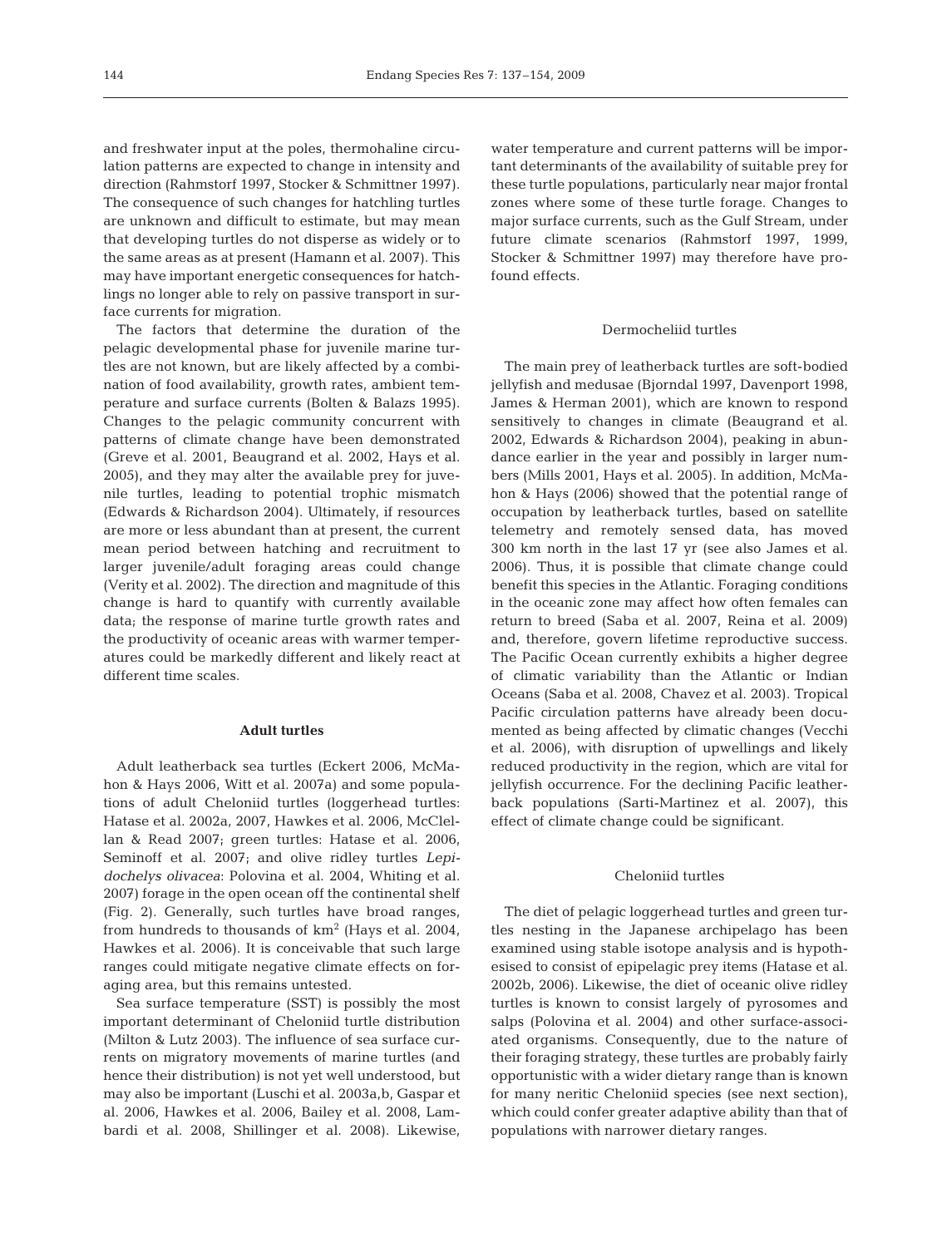#### **Marine turtles in coastal in-water habitats**

Most adult populations of Cheloniid marine turtles occupy coastal habitats along the continental shelf (Bjorndal 1997; Fig. 2) where temperatures, surface currents and foraging depths are suitable for energetically efficient foraging. Of these factors, temperature probably best explains marine turtle occurrence, since all Cheloniid species are ectothermic and temperatures below 10°C can induce 'cold stunning' (Milton & Lutz 2003), a condition that can be lethal. Some populations of loggerhead turtles make seasonal latitudinal migrations to forage in waters inhabitable only on a seasonal basis (Shoop & Kenney 1992, Plotkin & Spotila 2002, Dodd & Byles 2003, Schroeder et al. 2003, Ferraroli et al. 2004, Houghton & Hays 2006, Hawkes et al. 2007a), returning to warmer areas in winter to enter 'hibernation' (Godley et al. 2002b, Hochscheid et al. 2005, 2007, Broderick et al. 2007, Hawkes et al. 2007a). In Australia, green turtles have been observed to forage in water temperatures as low as 15°C (Read et al. 1996). As the climate changes, however, these seasonal habitats may become less predictable in time and space (Robinson et al. 2009), and migrations between the two may become mismatched with likely environmental cues (e.g. photoperiod). However, rising temperatures may actually increase the availability of suitable foraging habitat for many Cheloniid species and, therefore, their total range, although species differences in fidelity to 'home ranges' (Renaud & Carpenter 1994, Broderick et al. 2007) may make this pattern harder to recognise.

#### **Herbivorous turtles**

Green turtles are thought to be largely herbivorous (but see Seminoff et al. 2002) and are known to be important regulators of sea grass pasture productivity and biomass in coastal marine habitats (Thayer et al. 1984, Williams 1988, Moran & Bjorndal 2005, 2007, Kuiper-Linley et al. 2007). Changes in SST, along with sediment disturbance, altered penetration of ultra violet light, eutrophication and acidification of coastal waters (Sabine et al. 2004, Hall Spencer et al. 2008), which are all possible under climate change scenarios, have been shown to cause changes in the distribution and types of macroalgal species present in coastal habitats (Lapointe 1999, Bjork et al. 2008), leading to a regime shift towards seagrass-dominated communities (Harley et al. 2006, Hall Spencer et al. 2008). Such an effect could be beneficial for green turtles, populations of which have been documented to increase for several index sites (Chaloupka & Limpus 2001, Balazs & Chaloupka 2004, Broderick et al. 2006, Chaloupka et al. 2008). However, it should be noted that seagrasses themselves could ultimately be negatively affected by increased temperatures, salinities and other stress factors; this could alter growth rates, physiology and distribution (Short & Neckles 1999, Bjork et al. 2008, Ehlers et al. 2008). In addition, increased runoff due to increased precipitation and 'blow out' events, where seagrass pastures are effectively cleared by storm surges, may become more widespread with increasing severity of extreme weather events. Such events have been shown to alter habitat heterogeneity and grazing dynamics for parrot fish species (Macia & Robinson 2005) and could also influence grazing green turtles. The potential for ecosystem-wide effects of alteration of either this fundamental and valuable habitat type (seagrass pastures, Ehlers et al. 2008) or keystone predator pressure (green turtles) through climate change is evident (Hamann et al. 2007), but the direction and magnitude of change is, as yet, difficult to predict. Some populations of green turtles appear to specialize in the consumption of algae (Bjorndal 1997) and mangroves (Limpus & Limpus 2000). It is unknown how quickly green turtles may be able to adapt their foraging behaviour to changing availability of seagrasses or algae; previous research has suggested that microbial flora of intestinal tracts of green turtles are specialized for either seagrasses or algae (Bjorndal 1980, Fuentes et al. 2006).

#### **Spongivorous turtles**

The majority of the diet of hawksbill turtles at some sites is thought to consist of just a few species of sponges (Meylan 1988, Leon & Bjorndal 2002). Like herbivorous green turtles, hawksbill turtles may play a key role in maintaining habitat health by grazing on coral competitors (Hill 1998, Leon & Bjorndal 2002), thereby maintaining reef biodiversity. While this narrow dietary range in itself may confer some disadvantage in coping with a future changing climate, it is not known how sponges may react to climate change effects. Some larger hawksbill turtles may forage deep in the 'sponge belt' (at 80 to 120 m depth, Ghiold et al. 1994, Blumenthal et al. 2008), which may be buffered from climate fluctuations. Equally important may be the effect of coral bleaching (Hoegh-Guldberg 1999, Vincent 2004, Barton & Casey 2005, Gardner et al. 2005, Mora 2007), which can alter reef competition dynamics to a stable state dominated by macroalgae (Hughes 1994, Mumby et al. 2007). The relative abundance of sponges under these alternate stable states, however, is not well understood, but the possibility remains that an increase in sponge abundance could result, which may be beneficial for hawksbill turtles.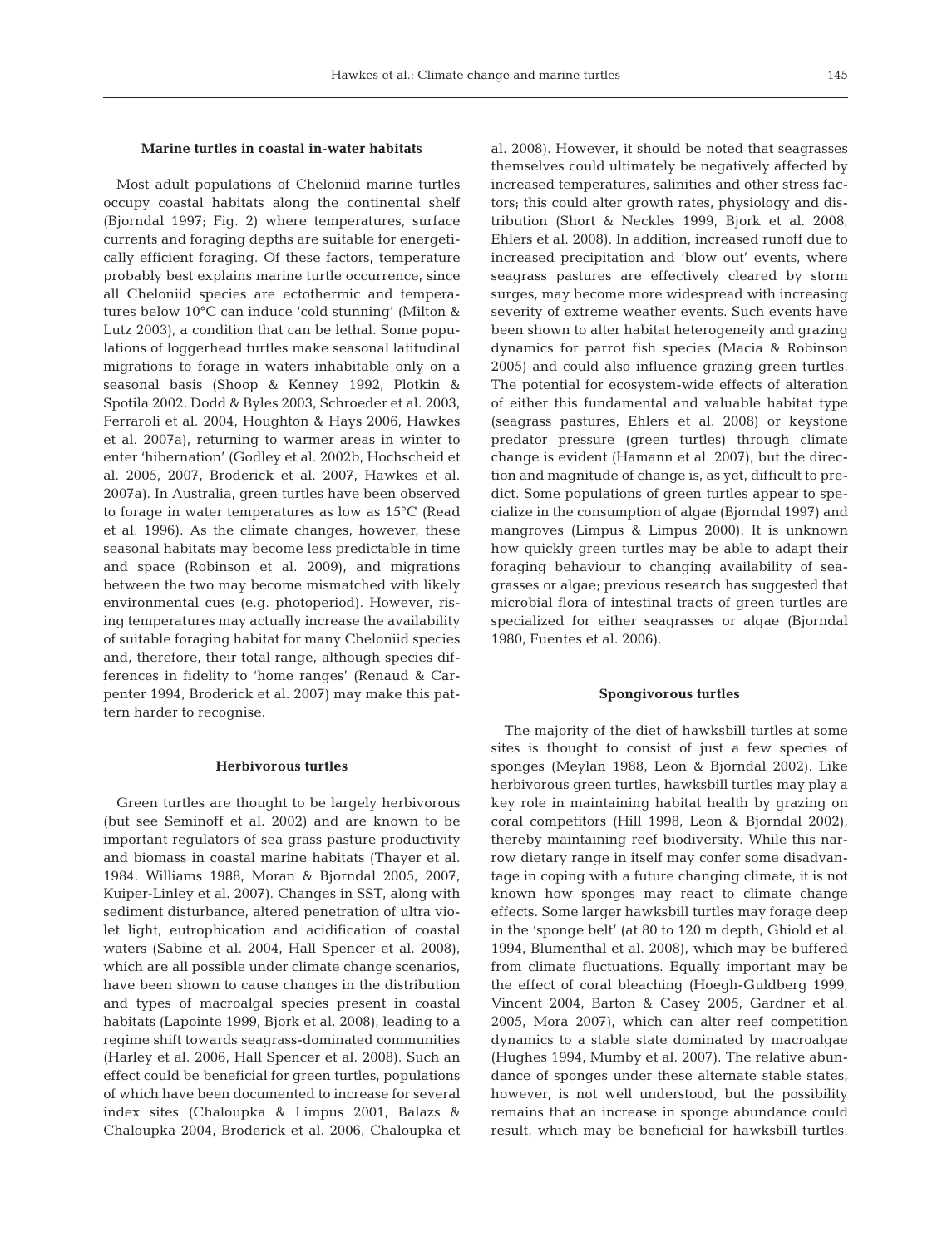Increases in hawksbill nesting numbers in some areas (Garduno-Andrade et al. 1999, Richardson et al. 2006, Beggs et al. 2007, Marcovaldi et al. 2007) despite concerns related to reef health (Gardner et al. 2005) could, in part, be reflective of increased forage availability and warrants further investigation. In addition, alterations in the phenology of plankton abundance (Beaugrand et al. 2002) could potentially disrupt trophic relationships for filter feeding species, such as sponges. Further, ocean acidification (Hall Spencer et al. 2008) could reduce the ability of reefs to calcify and grow (Hoegh-Guldberg et al. 2007), which may further compromise the competitive ability of corals and have effects on reef dynamics. The dietary breadth of hawksbill turtles is as yet understudied.

#### **Omnivorous turtles**

For the majority of loggerhead, Kemp's ridley, olive ridley and flatback *Natator depressus* turtle populations that have been studied in coastal waters, known prey species consist of a variety of benthic dwelling invertebrates (Bjorndal 1997). These omnivorous turtles likely consume a wider variety of prey types than either green or hawksbill turtles (Bjorndal 1997). Although profound changes to benthic communities, including trophic uncoupling, are likely under warmer climate conditions (Sims et al. 2001, Schiel et al. 2004, Perry et al. 2005), omnivorous species are probably less likely to suffer prey shortage than species with narrow or specific diets. This may already be evident in the seasonality and numbers of turtles nesting annually at key sites; Broderick et al. (2001b) showed that inter-annual variability in nesting numbers was greater for herbivorous green turtles than omnivorous loggerheads. However, Chaloupka et al. (2008) showed that, for the northwestern Pacific, there were lower numbers of nesting loggerhead turtles when the mean annual sea surface temperatures in the core foraging ground in the preceding year were higher.

#### **Research priorities and knowledge gaps**

Overall, climate change could supersede current documented threats posed to marine turtle populations (e.g. bycatch in fisheries: Lewison et al. 2004; habitat destruction: Myers & Ottensmeyer 2005; pollution: Derraik 2002). Longitudinal data, describing nesting and foraging behaviour, exist for various species and should be integrated with climate change information to increase our understanding of the likely effects of climate change. In particular, we suggest 4 key research areas that should be addressed:

(1) How will climate change affect the ecology of key habitats on which turtles are thought to depend (e.g. sea grass pastures for green turtles, coral reef systems for hawksbill turtles)? How will these changes affect population dynamics of marine turtles?

(2) What is the potential for marine turtles to mitigate the effects of increasing air and sea temperatures and cope with loss of current nesting beaches by nesting at alternative, but suitable sites? What other behaviours could be adapted within the time scale of individual life spans?

(3) What is the current primary sex ratio of females to males from which to measure future, climate-induced changes, what are secondary sex ratios and how many males are necessary to maintain a fertile and productive population (and to what extent can manipulation of sex ratios produce successful results — Girondot et al. 1998)? What degree of plasticity for adaptation exists within the physiological mechanism of temperature-sensitive sex determination?

(4) How will climate change affect turtles at sea in terms of their distribution (range shifts), behaviour (phenology) and dietary breadth? How will this differ for turtle species and what levels of potential resilience might this confer?

An increased understanding of these ecological effects of climate change on marine turtles would inform conservation and management practices and may be key in supporting mitigation work (e.g. protection and preservation of key nesting or feeding sites; Brooke 2008, Robinson et al. 2009). Meanwhile, conservation strategies at turtle rookeries should focus on the managed retreat and preservation of coastlines used by marine turtles, as well as the particular protection of nesting beaches thought to produce male hatchlings. Increased impacts on marine turtles from climate change in the future may require more active management measures, such as creating cooler egg incubation temperatures (e.g. by sprinkling water on incubating nests, Naro-Maciel et al. 1999), actively relocating clutches to cooler beaches (Shaver 2005), and completely reducing all other anthropogenic threats (Lutcavage et al. 1997).

#### **CONCLUSION**

The 7 extant species of marine turtle have survived paleo-climatic regimes including dramatic temperature fluctuations (Hamann et al. 2007), but the mechanisms and speed with which they have coped in the past is not known. It is likely that many current nesting beaches, migratory routes and foraging grounds are radically different to even 10000 yr ago (FitzSimmons et al. 1999, Hamann et al. 2007). However, future cli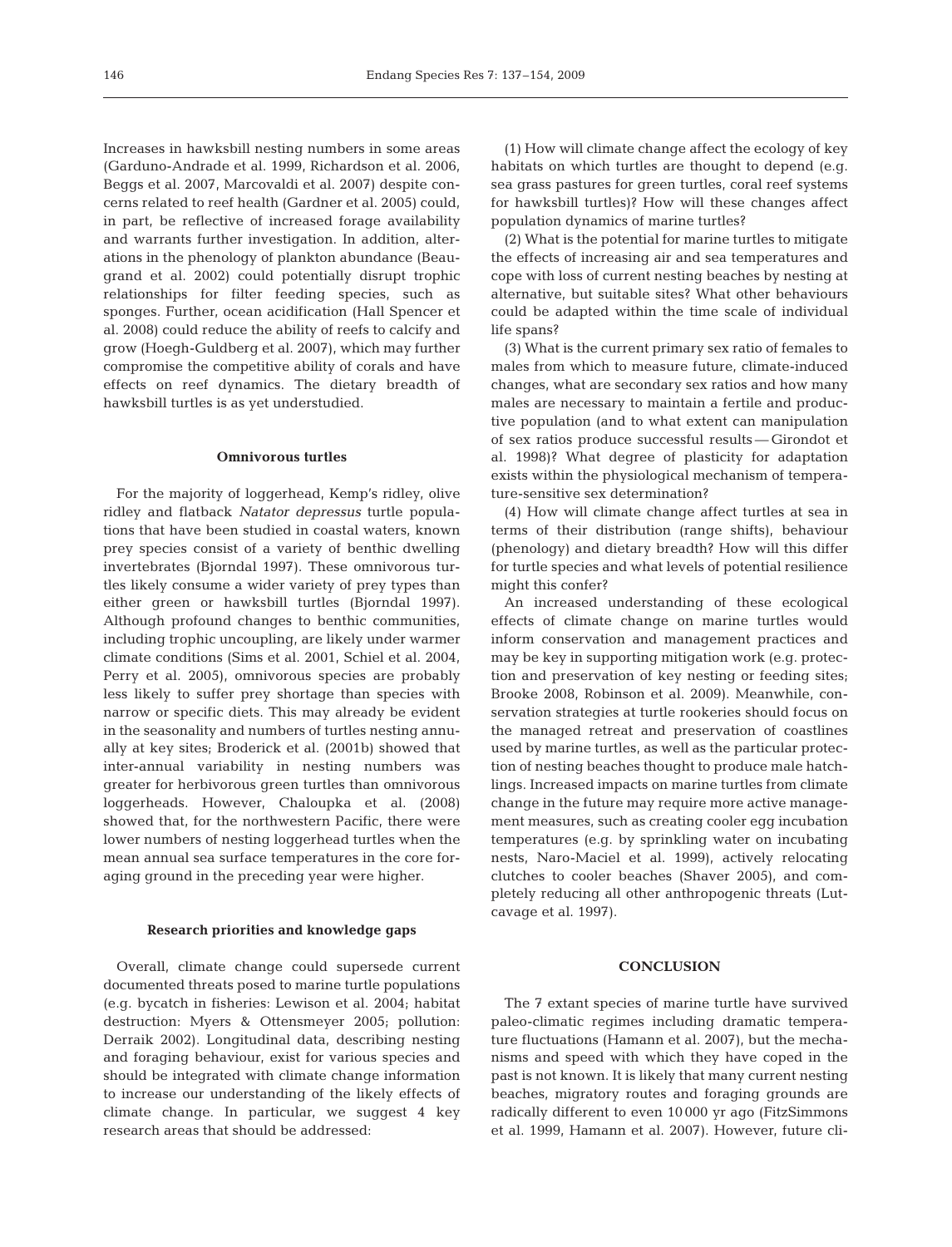rates and the resilience with which marine turtles may be able to cope with the predicted change is uncertain. Ultimately, if turtles cannot adapt to the effects of climate change through combination of physiological and behavioural mechanisms, they could face local to widespread extirpation without zealous management. Turtles migrate and forage over huge spatial scales, which may also confer greater resilience and adaptive capacity to the negative effects of climate change. Despite the small number of marine turtle species, their life history is challenging to study. Consequently, supporting data are few with which to predict the likely results of future changing climate with any confidence. Longitudinal data sets describing marine turtle distribution, nesting (including all reproductive parameters addressed in this review), and foraging should be integrated across populations with increasingly reliable empirical and modelled climate information to work towards assessments of adaptive capacity and resilience of marine turtles to climate change (Williams et al. 2008).

*Acknowledgements.* L.A.H. was supported by a University of Exeter postgraduate scholarship and the Anning Morgan Bursary. Work with the World Wildlife Fund (including C. Drews) was generously supported by the MacArthur Foundation, the Kaplan Foundation and Hewlett Packard. The members of the ACT initiative were also very helpful in providing constructive discussion on the topic. B.J.G. and A.C.B. are supported by the European Social Fund, the Darwin Initiative and the Natural Environment Research Council. M.H.G. thanks N. Mrosovsky for extended discussions on this topic. The manuscript benefitted from the comments of 3 anonymous reviewers and J. Seminoff.

#### LITERATURE CITED

- Ackerman RA (1997) The nest environment and the embryonic development of sea turtles. In: Lutz PL, Musick JA (eds) The biology of sea turtles, Vol 1. CRC Press, Boca Raton, FL, p 83–106
- ▶ Airoldi L, Abbiati M, Beck MW, Hawkins SJ and others (2005) An ecological perspective on the deployment and design of low-crested and other hard coastal defence structures. Coast Eng 52:1073–1087
- ▶ Avise JC, Bowen BW, Lamb T, Meylan AB, Bermingham E (1992) Mitochondrial DNA evolution at a turtle's pace: evidence for low genetic variability and reduced microevolutionary rate in the Testudines. Mol Biol Evol 9:457–473
- ► Bailey H, Shillinger G, Palacios D, Bograd S, Spotila JR, Paladino FV, Block B (2008) Identifying and comparing phases of movement by leatherback turtles using state space models. J Exp Mar Biol Ecol 356:128–135
- ▶ Baker JD, Littnan CL, Johnston DW (2006) Potential effects of sea level rise on the terrestrial habitats of endangered and endemic megafauna in the Northwestern Hawaiian Islands. Endang Species Res 2:21–30
- ► Balazs GH, Chaloupka M (2004) Thirty-year recovery trend in the once depleted Hawaiian green sea turtle stock. Biol Conserv 117:491–498
- mate change is anticipated to occur at unprecedented  $\quadblacktriangleright$  Baptistotte C, Scalfoni JT, Mrosovsky N (1999) Male-producing thermal ecology of a southern loggerhead turtle nesting beach in Brazil: implications for conservation. Anim Conserv 2:9–13
	- ► Barton A, Casey K (2005) Climatological context for largescale coral bleaching. Coral Reefs 24:536–554
	- ► Beaugrand G, Reid PC, Ibanez F, Lindley JA, Edwards M (2002) Reorganization of North Atlantic marine copepod biodiversity and climate. Science 296:1692–1694
	- ▶ Beggs JA, Horrocks JA, Krueger BH (2007) Increase in hawksbill sea turtle *Eretmochelys imbricata* nesting in Barbados, West Indies. Endang Species Res 3:159–168
	- ► Bell CD, Solomon JL, Blumenthal JM, Austin TJ, Ebanks-Petrie G, Broderick AC, Godley BJ (2007) Monitoring and conservation of critically reduced marine turtle nesting populations: lessons from the Cayman Islands. Anim Conserv 10:39–47
	- ▶ Bengtsson L (2001) Enhanced: hurricane threats. Science 293:440–441
	- ► Binckley CA, Spotila JR, Wilson KS, Paladino FV (1998) Sex determination and sex ratios of pacific leatherback turtles *Dermochelys coriacea.* Copeia 1998:291–300
		- Bjork M, Short F, McLeod E, Beers S (2008) Managing seagrasses for resilience to climate change. IUCN, Gland
	- ► Bjorndal KA (1980) Nutrition and grazing behavior of the green turtle *Chelonia mydas.* Mar Biol 56:147–154
		- Bjorndal KA (1997) Foraging ecology and nutrition of sea turtles. In: Lutz PL, Musick JA (eds) The biology of sea turtles, Vol 1. CRC Press, Boca Raton, FL, p 199–231
	- ► Blumenthal JM, Austin TJ, Bothwell J, Broderick AC and others (2008) Diving behavior and movements of juvenile hawksbill turtles *Eretmochelys imbricata* on a Caribbean coral reef. Coral Reefs, doi:10.1007/s00338-008-0416-1
		- Bolten AB (2003) Active swimmers—passive drifters. In: Bolten AB, Witherington BE (eds) Loggerhead sea turtles. Smithsonian Books, Washington, DC, p 63–78
		- Bolten AB, Balazs G (1995) Biology of the early pelagic stage—the 'lost year.' In: Bjorndal KA (ed) Biology and conservation of sea turtles. Smithsonian Institution Press, Washington, DC, p 579–581
	- ► Bonnet X, Bradshaw D, Shine R (1998) Capital versus income breeding: an ectothermic perspective. Oikos 83:333–342
	- ▶ Booth DT (2006) Influence of incubation temperature on hatchling phenotype in reptiles. Physiol Biochem Zool 79:274–281
	- ► Booth DT, Astill K (2001) Incubation temperature, energy expenditure and hatchling size in the green turtle (*Chelonia mydas*), a species with temperature-sensitive sex determination. Aust J Zool 49:389–396
		- Booth DT, Burgess E, McCosker J, Lanyon JM (2004) The influence of incubation temperature on post-hatching fitness characteristics of turtles. Int Congr Ser 1275:226–233
	- ► Booth DT, Freeman C (2006) Sand and nest temperatures and an estimate of hatchling sex ratio from the Heron island green turtle (*Chelonia mydas*) rookery, southern Great Barrier Reef. Coral Reefs 25:629–633
		- Bouchard S, Moran K, Tiwari M, Wood D, Bolten A, Eliazar PJ, Bjorndal KA (1998) Effects of exposed pilings on sea turtle nesting activity at Melbourne Beach, Florida. J Coast Res 14:1343–1347
	- ► Bowen B, Avise JC, Richardson JI, Meylan AB, Margaritoulis D, Hopkins-Murphy SR (1993) Population structure of loggerhead turtles (*Caretta caretta*) in the Northwestern Atlantic Ocean and Mediterranean Sea. Conserv Biol 7:834–844
	- ▶ Brock KA, Reece JS, Ehrhart LM (2009) The effects of artificial beach nourishment on marine turtles: the difference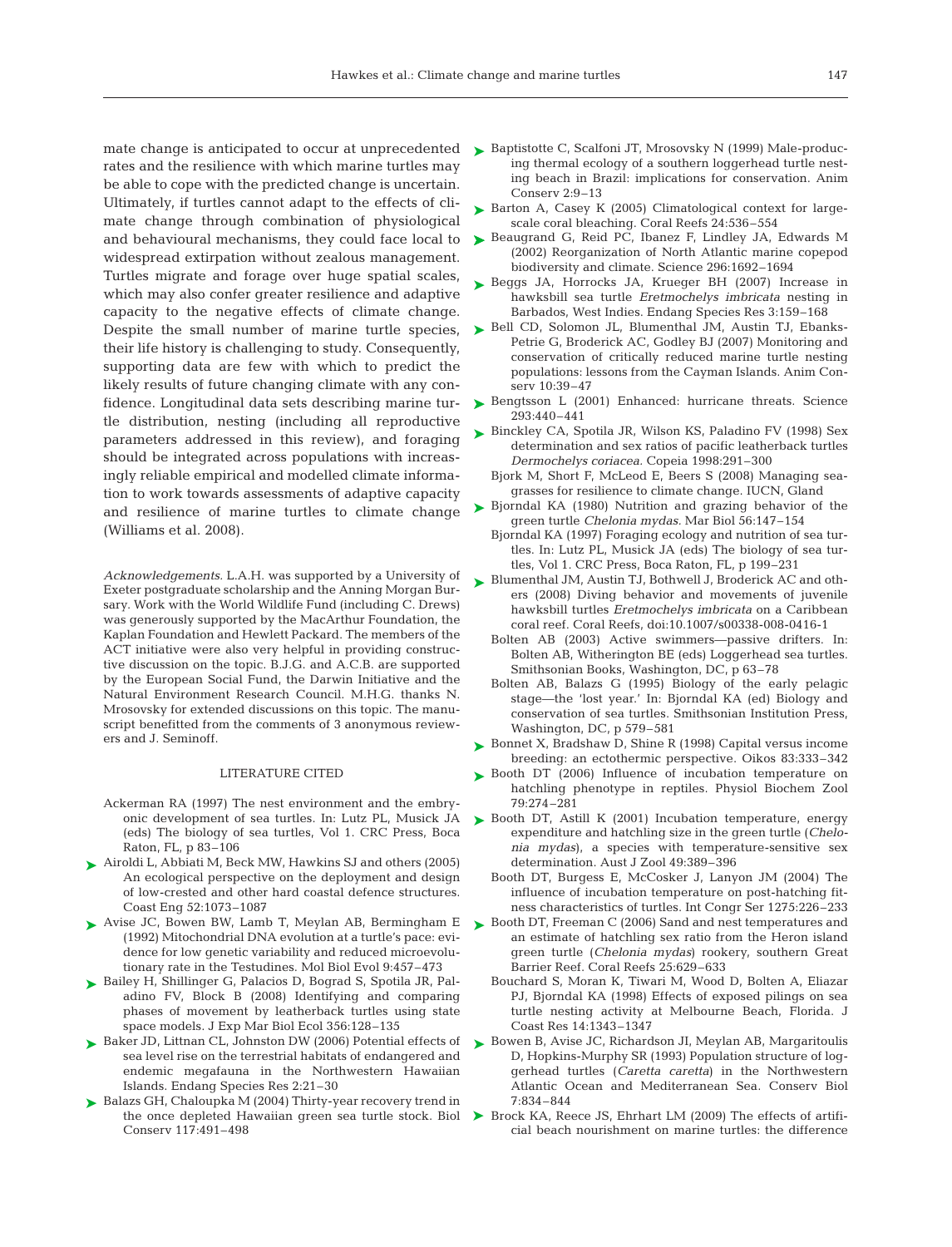between loggerhead and green turtles. Restor Ecol 17:297–307

- ► Broderick AC, Godley BJ, Reece S, Downie JR (2000) Incubation periods and sex ratios of green turtles: highly female biased hatchling production in the eastern Mediterranean. Mar Ecol Prog Ser 202:273–281
- ► Broderick AC, Godley BJ, Hays GC (2001a) Metabolic heating and the prediction of sex ratios for green turtles (*Chelonia mydas*). Physiol Biochem Zool 74:161–170
- ► Broderick AC, Godley BJ, Hays GC (2001b) Trophic status drives interannual variability in nesting numbers of marine turtles. Proc R Soc Lond B Biol Sci 268:1481–1487
- ► Broderick AC, Frauenstein R, Glen F, Hays GC and others (2006) Are green turtles globally endangered? Glob Ecol Biogeogr 15:21–26
- ▶ Broderick AC, Coyne MS, Fuller WJ, Glen F, Godley BJ (2007) Fidelity and over-wintering of sea turtles. Proc R Soc Lond B Biol Sci 274:1533–1538
	- Brohan PB, Kennedy JJ, Harris I, Tett SFB, Jones PD (2006) Uncertainty estimates in regional and global observed temperature changes: a new dataset from 1850. Geophys Res Lett 111:D12106
- ► Brooke C (2008) Conservation and adaptation to climate change. Conserv Biol 22:1471–1476
- ► Brown JL, Li SH, Bhagabati N (1999) Long term trend towards earlier breeding in an American bird: a response to global warming? Proc Natl Acad Sci USA 96:5565–5569
	- Burke L, Maidens J (2004) Reefs at Risk in the Caribbean. World Resources Institute, Washington, DC
- ▶ Butler CJ (2003) The disproportionate effect of global warming on the arrival dates of short-distance migratory birds in North America. Ibis 145:484–495
- ► Carscadden J, Nakashima BS, Frank KT (1997) Effects of fish length and temperature on the timing of peak spawning in capelin (*Mallotus villosus*). Can J Fish Aquat Sci 54: 781–787
	- Carthy RR, Foley AM, Matsuzawa Y (2003) Incubation environment of loggerhead turtle nests: effects on hatching success and hatchling characteristics. In: Bolten AB, Witherington BE (eds) Loggerhead sea turtles. Smithsonian Books, Washington, DC, p 144–153
	- Casale P, Gerosa G, Yerli SV (2000) Female biased primary sex ratio of the green turtle, *Chelonia mydas*, estimated through sand temperatures at Akyatan, Turkey. Zool Middle East 20:33–42
- ► Chaloupka MY, Limpus CJ (2001) Trends in the abundance of sea turtles resident in Southern Great Barrier Reef waters. Biol Conserv 102:235–249
- Chaloupka MY, Kamezaki N, Limpus CJ (2008) Is climate ➤ change affecting the population dynamics of the endangered Pacific loggerhead sea turtle? J Exp Mar Biol Ecol 356:136–143
- ► Chan EH, Liew HC (1995) Incubation temperatures and sex ratios in the Malaysian leatherback turtle *Dermochelys coriacea.* Biol Conserv 74:169–174
- Chavez FP, Ryan J, Lluch-Cota SE, Niquen MCN (2003) From ➤ anchovies to sardines and back: multidecadal change in the Pacific Ocean. Science 299:217–221
	- Chevalier J, Godfrey MH, Girondot M (1999) Significant difference of temperature-dependent sex determination between French Guiana (Atlantic) and Playa Grande (Costa Rica, Pacific) leatherbacks (*Dermochelys coriacea*). Ann Sci Nat Zool 20:147–152
- ► Chu CT, Booth DT, Limpus CJ (2008) Estimating the sex ratio of loggerhead turtle hatchlings at Mon Repos rookery (Australia) from nest temperatures. Aust J Zool 56:57–64 Church J, Gregory JM, Huybrechts P, Kuhn M, Lambeck K,

Nhuan MT, Qin D, Woodworth PL (2001) Changes in sea level. In: Houghton JT, Ding Y, Griggs DJ, Noguer M, Van der Linden PJ, Dai X, Maskell K, Johnson CA (eds) Climate change 2001: the scientific basis. Contribution of Working Group I to the Third Assessment Report of the Intergovernmental Panel on Climate Change. Cambridge University Press, Cambridge, p 639–694

- ► Cooper JAG, Pilkey OH (2004) Sea level rise and shoreline retreat: time to abandon the Bruun rule. Glob Planet Change 43:157–171
- ► Crain D, Bolten AB, Bjorndal KA (1995) Effects of beach renourishment on sea turtles: review and research initiatives. Restor Ecol 3:95–104
- ► Daniels RC, White TW, Chapman KK (1993) Sea-level rise: destruction of threatened and endangered species habitat in South Carolina. Environ Manag 17:373–385
	- Davenport J (1989) Sea turtles and the greenhouse effect. British Herpetol Soc Bull 29:11–15
- ► Davenport J (1997) Temperature and the life-history strategies of sea turtles. J Therm Biol 22:479–488
	- Davenport J (1998) Sustaining endothermy on a diet of cold jelly: energetics of the leatherback turtle *Dermochelys coriacea.* British Herpetol Soc Bull 62:4–8
- ► Davies ZG, Wilson RG, Coles S, Thomas CD (2006) Changing habitat associations of a thermally constrained species, the silver-spotted skipper butterfly, in response to climate warming. J Anim Ecol 75:247–256
- ▶ Davis MB, Shaw RG (2001) Range shifts and adaptive responses to Quaternary climate change. Science 292: 673–679
	- De Ocampo GD, Jaojoco EG (1998) Incubation period, hatching percentage and sex ratio of green sea turtle (*Chelonia mydas L.*) hatchlings incubated at Turtle Islands, Philippines from April to June. Philipp J Vet Med 35:22–26
	- Deeming DC (2004) Post hatching phenotypic effects of incubation in reptiles. In: Deeming DC (ed) Reptilian incubation environment, evolution and behaviour. Nottingham University Press, Nottingham, p 221–228
	- Delmas V, Prevot-Julliard AC, Pieau C, Girondot M (2008) A mechanistic model of temperature-dependent sex determination in a chelonian: the European pond turtle. Funct Ecol 22:84–93
- ▶ Derraik JGB (2002) The pollution of the marine environment by plastic debris: a review. Mar Pollut Bull 44:842–852
- ► Devictor V, Julliard R, Couvet D, Jiguet F (2008) Birds are tracking climate warming, but not fast enough. Proc R Soc Lond B Biol Sci 275:2743–2748
	- Dobbs KA, Miller JD, Limpus C, Landrey A (in press) Hawksbill turtle, *Eretmochelys imbricata*, hatchling sex ratios and sand temperatures from Milman Island, northern Great Barrier Reef, Australia. Mar Turtle Newsl
	- Dodd CK, Byles R (2003) Post nesting movements and behavior of loggerhead sea turtles (*Caretta caretta*) departing from East-Central Florida nesting beaches. Chelonian Conserv Biol 4:530–536
- ▶ Doody JS, Georges A, Young JE (2004) Determinants of reproductive success and offspring sex in a turtle with environmental sex determination. Biol J Linn Soc 81:1–16
- ► Du WG, Ji X (2003) The effects of incubation thermal environments on size, locomotor performance and early growth of hatchling soft-shell turtles, *Pelodiscus sinensis.* J Therm Biol 28:279–286
- Dugan JE, Hubbard DM, Rodil IF, Revell DL, Schroeter S ➤ (2008) Ecological effects of coastal armoring on sandy beaches. PSZNI: Mar Ecol 29:160–170
- ▶ Eckert SA (2006) High-use oceanic areas for Atlantic leatherback sea turtles (*Dermochelys coriacea*) as identi-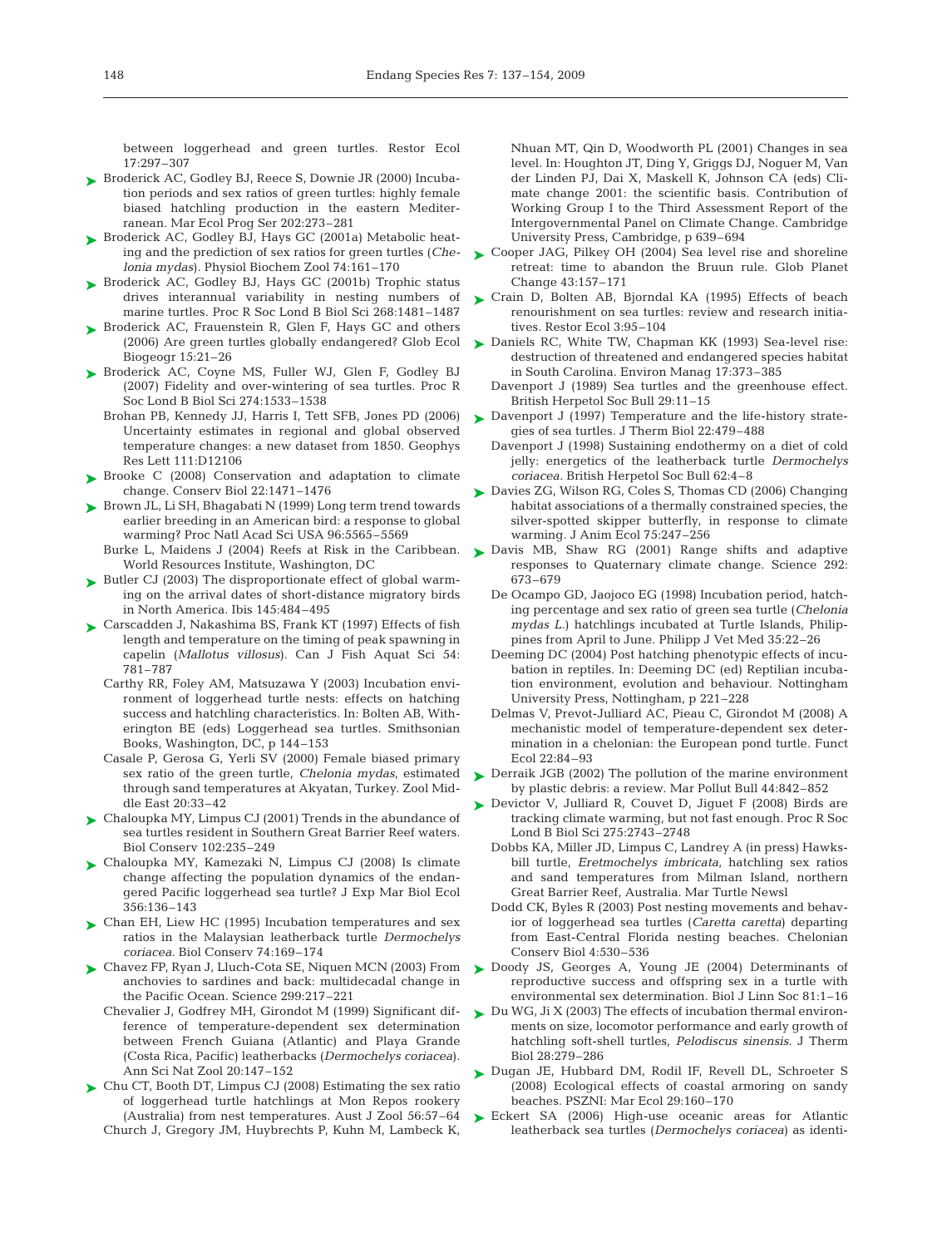fied using satellite telemetered location and dive information. Mar Biol 149:1257–1267

- ► Edwards M, Richardson AJ (2004) Impact of climate change on marine pelagic phenology and trophic mismatch. Nature 430:881–884
- ► Ehlers A, Worm B, Reusch TBH (2008) Importance of genetic diversity in eelgrass *Zostera marina* for its resilience to global warming. Mar Ecol Prog Ser 355:1–7
- ► Encalada SE, Bjorndal KA, Bolten AB, Zurita JC and others (1998) Population structure of loggerhead turtle (*Caretta caretta*) nesting colonies in the Atlantic and Mediterranean as inferred from mitochondrial DNA control region sequences. Mar Biol 130:567–575
- ► Ewert MA, Lang JW, Nelson CE (2005) Geographic variation in the pattern of temperature-dependant sex determination in the American snapping turtle (*Chelydra serpentina*). J Zool Soc London 265:81–95
- Ferraroli S, Georges JY, Gaspar P, Le Maho Y (2004) Endan-➤ gered species—where leatherback turtles meet fisheries. Nature 429:521–522
- ► Fish MR, Cote IM, Gill JA, Jones AP, Renshoff S, Watkinson AR (2005) Predicting the impact of sea-level rise on Caribbean sea turtle nesting habitat. Conserv Biol 19: 482–491
- ► Fish MR, Cote IM, Horrocks JA, Mulligan B, Watkinson AR, Jones AP (2008) Construction setback regulations and sea level rise: mitigating sea turtle nesting beach loss. Ocean Coast Manag 51:330–341
	- FitzSimmons N, Moritz C, Bowen BW (1999) Population identification. In: Eckert KL, Bjorndal KA, Abreu-Grobois FA, Donnelly M (eds) Research and management techniques for the conservation of sea turtles. IUCN/SSC Marine Turtle Specialist Group Publication No. 4, IUCN, Gland, p 72–79
- ► Foley AM, Peck SA, Harman GR (2006) Effects of sand characteristics and inundation on the hatching success of loggerhead sea turtle (*Caretta caretta*) clutches on low-relief mangrove islands in southwest Florida. Chelonian Conserv Biol 5:32–41
- ► Fuentes MPB, Lawler IR, Gyuris E (2006) Dietary preferences of juvenile green turtles (*Chelonia* mydas) on a tropical reef flat. Wildl Res 33:671–678
- ► Gardner T, Cote IM, Gill JA, Grant A, Watkinson AR (2005) Hurricanes and Caribbean coral reefs: impacts, recovery patterns and role in long term decline. Ecology 86: 174–184
	- Garduno-Andrade M, Guzman V, Miranda E, Briseño-Dueñas R, Abreu A (1999) Increases in the Hawksbill turtle (*Eretmochelys imbricata*) nestings in the Yucatan Peninsula, Mexico (1977–1996): data in support of successful conservation? Chelonian Conserv Biol 3:286–295
- Gaspar P, Georges JY, Fossette S, Lenoble A, Ferraroli S, ➤ Maho YL (2006) Marine animal behaviour: neglecting ocean currents can lead us up the wrong track. Proc R Soc Lond B Biol Sci 273:2697–2702
- ► Georges A, Limpus C, Stoutjesdijk R (1994) Hatchling sex in the marine turtle *Caretta caretta* is determined by proportion of development at a temperature, not daily duration of exposure. J Exp Zool 270:432–444
	- Ghiold J, Rountree GA, Smith SH (1994) Common sponges of the Cayman Islands. In: Brunt AM, Davies JE (eds) The Cayman Islands: natural history and biogeography. Kluwer Academic Publishers, Dordrecht, p 131–138
	- Girondot M, Fretey J (1996) Leatherback turtles, *Dermochelys coriacea*, nesting in French Guiana 1978-1995. Chelonian Conserv Biol 2:204–208
- ▶ Girondot M, Fouillet H, Pieau C (1998) Feminizing turtle

embryos as a conservation tool. Conserv Biol 12:353–362

- ► Glen F, Mrosovsky N (2004) Antigua revisited: the impact of climate change on sand and nest temperatures at a hawksbill turtle (*Eretmochelys imbricata*) nesting beach. Glob Change Biol 10:2036–2045
- ► Glen F, Broderick AC, Godley BJ, Hays GC (2003) Incubation environment affects phenotype of naturally incubated green turtle hatchlings. J Mar Biol Assoc UK 83: 1183–1186
	- Godfrey MH, Mrosovsky N (2006) Pivotal temperature for green turtles, *Chelonia mydas*, nesting in Suriname. Herpetol J 16:55–61
- ► Godfrey MH, Barreto R, Mrosovsky N (1996) Estimating past and present sex ratios of sea turtles in Suriname. Can J Zool 74:267–277
- ► Godfrey MH, D'Amato AF, Marcovaldi MA, Mrosovsky N (1999) Pivotal temperature and predicted sex ratios for hatchling hawksbill turtles from Brazil. Can J Zool 77:1465–1473
- ► Godley BJ, Broderick AC, Downie JR, Glen F and others (2001a) Thermal conditions in nests of loggerhead turtles: further evidence suggesting female skewed sex ratios of hatchling production in the Mediterranean. J Exp Mar Biol Ecol 263:45–63
- ► Godley BJ, Broderick AC, Mrosovsky N (2001b) Estimating hatchling sex ratios of loggerhead turtles in Cyprus from incubation durations. Mar Ecol Prog Ser 210:195–201
- ► Godley BJ, Broderick AC, Frauenstein R, Glen F, Hays GC (2002a) Reproductive seasonality and sexual dimorphism in green turtles. Mar Ecol Prog Ser 226:125–133
- ► Godley BJ, Richardson S, Broderick AC, Coyne MS, Glen F, Hays GC (2002b) Long-term satellite telemetry of the movements and habitat utilisation by green turtles in the Mediterranean. Ecography 25:352–362
- ► Godley BJ, Broderick AC, Glen F, Hays GC (2002c) Temperature-dependent sex determination of Ascension Island green turtles. Mar Ecol Prog Ser 226:116–124
- ▶ Goldenberg SB, Landsea CW, Mestas-Nunez AM, Gray WM (2001) The recent increase in Atlantic hurricane activity: causes and implications. Science 293:474–479
	- Greve W, Lange U, Reiners F, Nast J (2001) Predicting the seasonality of North Sea zooplankton. Senck Mar 31:263–268
- Gyuris E (1994) The rate of predation by fishes on hatchlings of the green turtle. Coral Reefs 13:137–144 ➤
- ► Hall-Spencer JM, Rodolfo-Metalpa R, Martin S, Ransome E and others (2008) Volcanic carbon dioxide vents show ecosystem effects of ocean acidification. Nature 454:96–99
	- Hamann M, Limpus CJ, Owens DW (2003) Reproductive cycles of males and females. In: Lutz PL, Musick JA Wyneken J (eds) Biology of sea turtles, Vol 2. CRC Press, Boca Raton, FL, p 275–306
	- Hamann M, Limpus CJ, Read MA (2007) Chapter 15 Vulnerability of marine reptiles in the Great Barrier Reef to climate change. In: Johnson JE, Marshall PA (eds) Climate change and the Great Barrier Reef: a vulnerability assessment, Great Barrier Reef Marine Park Authority and Australia Greenhouse Office, Hobart, p 465–496
- ▶ Hamel MA, McMahon CR, Bradshaw CJA (2008) Flexible inter-nesting behaviour of generalist olive ridley turtles in Australia. J Exp Mar Biol Ecol 359:47–54
- ► Hanson J, Wibbels T, Martin RE (1998) Predicted female bias in sex ratios of hatchling loggerhead sea turtles from a Florida nesting beach. Can J Zool 76:1850–1861
- ► Harley CDG, Hughes AR, Hultgren KM, Miner BG and others (2006) The impacts of climate change in coastal marine systems. Ecol Lett 9:228–241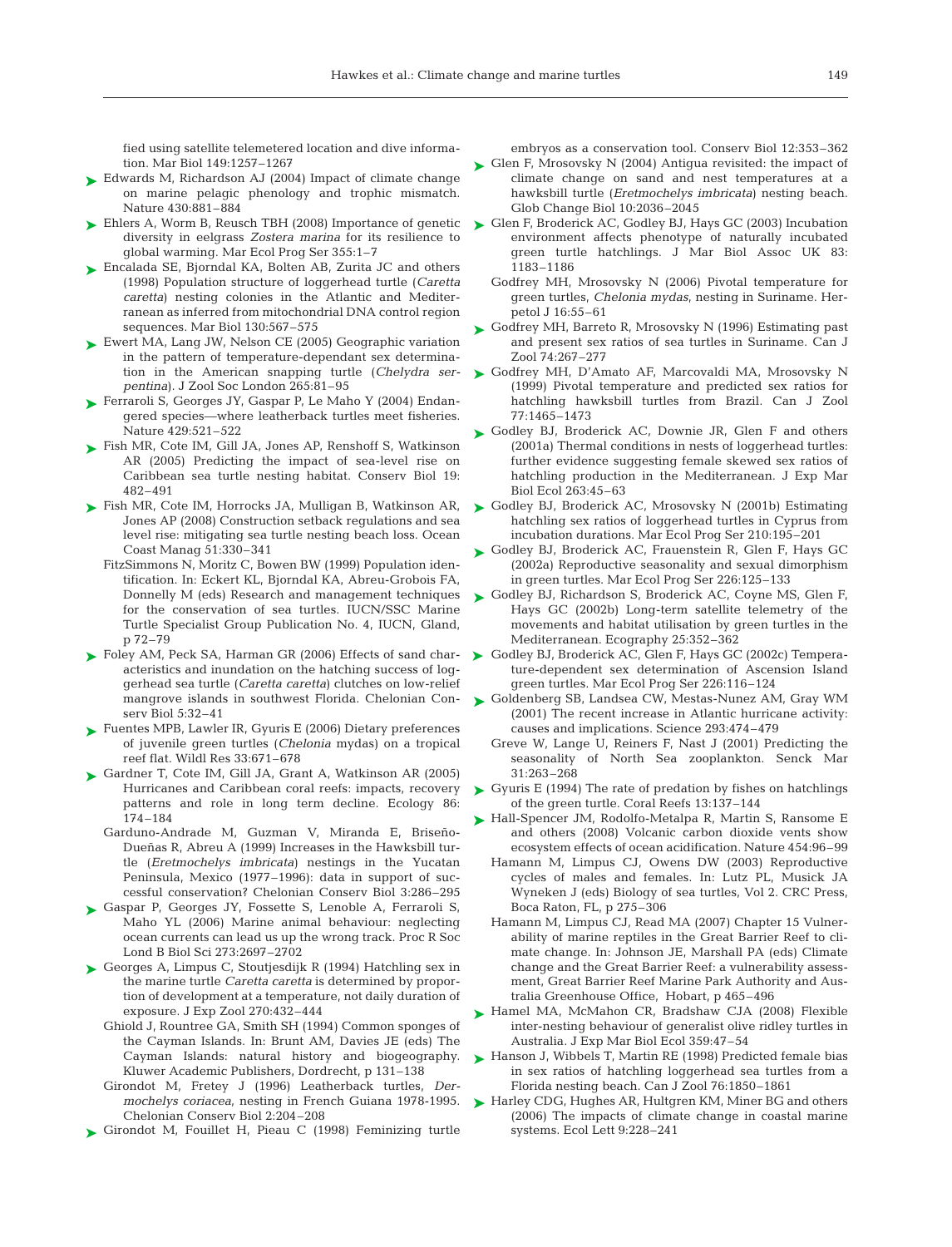- ► Hatase H, Sakamoto N (2004) Forage-diving behaviour of adult Japanese female loggerhead turtles (*Caretta caretta*) inferred from Argos location data. J Mar Biol Assoc UK 84:855–856
- ► Hatase H, Goto K, Sato K, Bando T, Matsuzawa Y, Sakamoto W (2002a) Using annual body size fluctuations to explore potential causes for the decline in a nesting population of the loggerhead turtle *Caretta caretta* at Senri Beach, Japan. Mar Ecol Prog Ser 245:299–304
- ► Hatase H, Takai N, Matsuzawa Y, Sakamoto W and others (2002b) Size-related differences in feeding habitat use of adult female loggerhead turtles *Caretta caretta* around Japan determined by stable isotope analyses and satellite telemetry. Mar Ecol Prog Ser 233:273–281
- ► Hatase H, Sato K, Yamaguchi M, Takahashi K, Tsukamoto K (2006) Individual variation in feeding habitat use by adult female green sea turtles (*Chelonia mydas*): are they obligately neritic herbivores. Oecologia 149:52–64
- ► Hatase H, Omuta K, Tsukamoto K (2007) Bottom or midwater: alternative foraging behaviours in adult female loggerhead sea turtles. J Zool (Lond) 273:46–55
- ► Hawkes LA, Broderick AC, Coyne MS, Godfrey MH and others (2006) Phenotypically linked dichotomy in sea turtle foraging requires multiple conservation approaches. Curr Biol 16:990–995
- ► Hawkes LA, Broderick AC, Coyne MS, Godfrey MH, Godley BJ (2007a) Only some like it hot—quantifying the environmental niche of the loggerhead sea turtle. Divers Distrib 13:447–457
- ► Hawkes LA, Broderick AC, Godfrey MH, Godley BJ (2007b) Investigating the potential impacts of climate change on a marine turtle population. Glob Change Biol 13:923–932
	- Hays GC, Mackay A, Adams CR, Mortimer JA, Speakman JR, Boerema M (1995) Nest-site selection by sea turtles. J Mar Biol Assoc UK 75:667–674
- ► Hays GC, Ashworth JS, Barnsley MJ, Broderick AC and others (2001) The importance of sand albedo for the thermal conditions on sea turtle nesting beaches. Oikos 93:87–94
- ► Hays GC, Broderick AC, Glen F, Godley BJ, Houghton JDR, Metcalfe JD (2002) Water temperature and internesting intervals for loggerhead (*Caretta caretta*) and green (*Chelonia mydas*) sea turtles. J Therm Biol 27:429–432
	- Hays GC, Broderick AC, Glen F, Godley BJ (2003) Climate change and sea turtles: a 150 year reconstruction of incubation temperatures at a major marine turtle rookery. Glob Change Biol 9:642–646
- ► Hays GC, Houghton JDR, Myers AE (2004) Pan-Atlantic leatherback turtle movements. Nature 429:522
- ► Hays GC, Richardson AJ, Robinson C (2005) Climate change and marine plankton. Trends Ecol Evol 20:337–344
- ► Hickling R, Roy DB, Hills JK, Fox R, Thomas CD (2006) The distributions of a wide range of taxonomic groups are expanding polewards. Glob Change Biol 12:450–455
- ► Hill HM (1998) Spongivory on Caribbean reefs releases corals from competition with sponges. Oecologia 117:143–150
- ► Hochscheid S, Bentivegna F, Hays GC (2005) First records of dive durations for a hibernating sea turtle. Biol Lett 1:82–86
- ▶ Hochscheid S, Bentivegna F, Bradai MN, Hays GC (2007) Overwintering behaviour in sea turtles: dormancy is optional. Mar Ecol Prog Ser 340:287–298
- ► Hoegh-Guldberg O (1999) Climate change, coral bleaching and the future of the world's coral reefs. Mar Freshw Res 50:839–866
- ► Hoegh-Guldberg O, Mumby PJ, Hooten AJ, Steneck RS and others (2007) Coral reefs under rapid climate change and ocean acidification. Science 318:1737
- Hoggard W (1991) First recorded turtle nesting on Mississippi's man-made beach. Mar Turtle Newsl 52:11–12
- ► Houghton JDR, Hays GC (2001) Asynchronous emergence by loggerhead turtle (*Caretta caretta*) hatchlings. Naturwissenschaften 88:133–136
- ► Houghton JDR, Hays GC (2006) Jellyfish aggregations and leatherback turtle foraging patterns in a temperate coastal environment. Ecology 87:1967–1972
- ► Houghton JDR, Myers AE, Lloyd C, King RS, Isaacs C, Hays GC (2007) Protracted rainfall decreases temperature within leatherback turtle (*Dermochelys imbricata*) clutches in Grenada, West Indies: Ecological implications for a species displaying temperature dependant sex determination. J Exp Mar Biol Ecol 345:71–77
- $\blacktriangleright$  Hughes TP (1994) Catastrophes, phase shifts and large scale degradation of a Caribbean coral reef. Science 265: 1547–1551
- ► Hughes L (2000) Biological consequences of global warming: is the signal already apparent? Trends Ecol Evol 15:56–61
- ► Hulin V, Guillon JM (2007) Female philopatry in a heterogenous environment: ordinary conditions leading to extraordinary ESS sex ratios. BMC Evol Biol 7:13
	- Hulin V, Delmas V, Girondot M, Godfrey MH, Guillon JM (2009) Temperature-dependent sex determination and global change: Are some species at greater risk? Oecologia. doi: 10.1007/s00442-009-1313-1
	- IPCC (Intergovernmental Panel on Climate Change) (2007) Summary for Policymakers. Cambridge University Press, Cambridge
	- James MC, Herman TB (2001) Feeding of *Dermochelys coriacea* on medusae in the Northwest Atlantic. Chelonian Conserv Biol 4:202–205
- ▶ James MC, Davenport J, Hays GC (2006) Expanded thermal niche for a diving vertebrate: a leatherback turtle diving into near freezing water. J Exp Mar Biol Ecol 335:221–226
- ▶ Janzen FJ (1994) Climate change and temperature-dependent sex determination in reptiles. Proc Natl Acad Sci USA 91:7487–7490
	- Jones AR, Gladstone W, Hacking NJ (2007) Australian sandy beach ecosystems and climate change: ecology and management. Aust Zool 34:190–202
- Kamel SJ, Mrosovsky N (2004) Nest site selection in ➤ leatherbacks, *Dermochelys coriacea*, individual patterns and their consequences. Anim Behav 68:357–366
- ► Kamel SJ, Mrosovsky N (2005) Repeatability of nesting preferences in the hawksbill sea turtle, *Eretmochelys imbricata*, and their fitness consequences. Anim Behav 70: 819–828
- ► Kamel SJ, Mrosovsky N (2006) Deforestation: Risk of sex ratio distortion in hawksbill sea turtles. Ecol Appl 16:923–931
- ► Kaska Y, Downie R, Tippett R, Furness RW (1998) Natural temperature regimes for loggerhead and green turtle nests in the eastern Mediterranean. Can J Zool 76: 723–729
- ► Kaska Y, Ilgaz C, Ozdemir A, Baskale E, Turkozan O, Baran I, Stachowitsch M (2006) Sex ratio estimation of loggerhead sea turtle hatchlings by histological examination and nest temperatures at Fethiye beach, Turkey. Naturwissenschaften 93:338–343
- ▶ Kelle L, Gratiot N, Nolibos I, Therese J, Wongsopawiro R, DeThoisy B (2007) Monitoring of nesting leatherback turtles (*Dermochelys coriacea*): contribution of remote-sensing for real time assessment of beach coverage in French Guiana. Chelonian Conserv Biol 6:142–149
	- Koike K (1996) The countermeasures against coastal hazards in Japan. GeoJournal 38:301–312
	- Kraus NC, McDougal WG (1996) The effects of sea walls on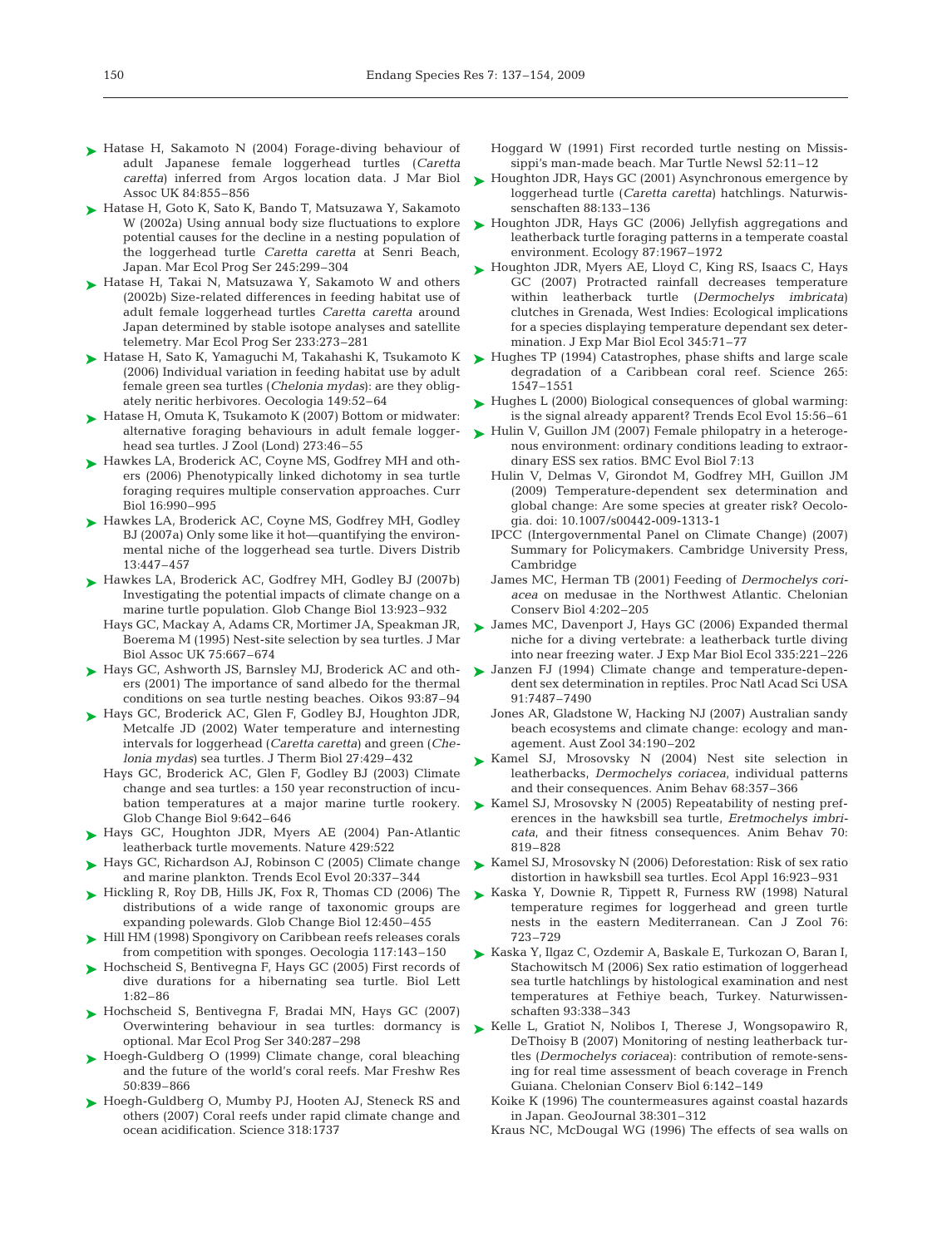the beach: Part 1, an updated literature review. J Coast Res 12:691–701

- ► Kuiper-Linley M, Johnson CR, Lanyon JM (2007) Effects of simulated green turtle regrazing on seagrass abundance, growth and nutritional status in Moreton bay, south-east Queensland, Australia. Mar Freshw Res 58:492–503
- ► Kwan D (1994) Fat reserves and reproduction in the green turtle, *Chelonia mydas.* Wildl Res 21:257–266
- ► Lambardi P, Lutjeharms JRE, Menacci R, Hays GC, Luschi P (2008) Influence of ocean currents on long-distance movement of leatherback sea turtles in the southwest Indian ocean. Mar Ecol Prog Ser 353:289–301
	- Lapointe BE (1999) Simulataneous top-down and bottom-up forces control macroalgal blooms on coral reefs. Limnol Oceanogr 44:1586–1592
	- Learmonth JA, MacLeod CD, Santos MB, Pierce GJ, Crick HQP, Robinson R (2006) Potential effects of climate change on marine mammals. Oceanogr Mar Biol Annu Rev 44:431–464
	- Leh CMU, Poon SK, Siew YC (1985) Temperature related phenomena affecting the sex of green turtle (*Chelonia mydas*) hatchlings in the Sarawak turtle islands. Sarawak Museum J 55:183–193
- ► Lehikoinen E, Sparks TH, Zalakevicius M (2004) Arrival and departure dates. Adv Ecol Res 35:1–31
- ► Leon YM, Bjorndal KA (2002) Selective feeding in the hawksbill turtle, an important predator in coral reef ecosystems. Mar Ecol Prog Ser 245:249–258
- ► Leslie LM, Karoly DJ, Leplastrier M, Buckley BW (2007) Variability of tropical cyclones over the southwest Pacific ocean using a high-resolution climate model. Meteorol Atmos Phys 97:171–180
	- Lewison RL, Crowder LB, Read AJ, Freeman SA (2004) Understanding impacts of fisheries bycatch on marine megafauna. Trends Ecol Evol 19:598–604
	- Limpus CJ (1985) A study of the loggerhead turtle, *Caretta caretta,* in eastern Australia. PhD thesis, University of Queensland, Brisbane
	- Limpus CJ, Limpus DJ (2000) Mangroves in the diet of *Chelonia mydas* in Queensland, Australia. Mar Turtle Newsl 89:13–15
	- Limpus CJ, Reed P, Miller JD (1983) Islands and Turtles. The influence of choice of nesting beach on sex ratio. In: Baker JT and others (eds) Proceedings of the Inaugural Great Barrier Reef Conference. James Cook University Press, Townsville, p 397–402
	- Lohmann KJ, Lohmann CMF (2003) Orientation mechanisms of hatchling loggerheads. In: Bolten AB, Witherington BE (eds) Loggerhead Sea Turtles. Smithsonian Books, Washington, DC, p 44–62
- ► Lohmann KJ, Lohmann CMF (2006) Sea turtles, lobsters, and oceanic magnetic maps. Mar Freshw Behav Physiol 39: 49–64
- Luschi P, Hays GC, Papi F (2003a) A review of long-distance ➤ movements by marine turtles, and the possible role of ocean currents. Oikos 103:293–302
- ► Luschi P, Sale A, Mencacci R, Hughes GR, Lutjeharms JRE, Papi F (2003b) Current transport of leatherback sea turtles (*Dermochelys coriacea*) in the ocean. Proc R Soc Lond B Biol Sci 270:S129–S132
	- Lutcavage ME, Plotkin P, Witherington BE, Lutz PL (1997) Human impacts on sea turtle survival In: Lutz PL, Musick JA (eds) The biology of sea turtles, Vol 1. CRC Press, Boca Raton, FL, p 387–409
- ► Macia S, Robinson MP (2005) Effects of habitat heterogeneity in sea grass beds on grazing patterns of parrotfishes. Mar Ecol Prog Ser 303:113–121
- MacLeod C (2009) Oceanic climate change, range changes and implications for the conservation of marine cetaceans: a review and synthesis. Endang Species Res 7:125–136
- ► Marcovaldi MA, Godfrey MH, Mrosovsky N (1997) Estimating sex ratios of loggerhead turtles in Brazil from pivotal incubation durations. Can J Zool 75:755–770
- ► Marcovaldi MA, Lopez GA, Soares LS, Santos AJB, Bellini C, Barata PCR (2007) Fifteen years of hawksbill sea turtle (*Eretmochelys imbricata*) nesting in northern Brazil. Chelonian Conserv Biol 6:223–228
	- Martin RE (1996) Storm impacts on loggerhead turtle reproductive success. Mar Turtle Newsl 73:10–12
- Matsuzawa Y, Sato K, Sakamoto W, Bjorndal KA (2002) Sea-➤ sonal fluctuations in sand temperature: effects on the incubation period and mortality of loggerhead sea turtle (*Caretta caretta*) pre-emergent hatchlings in Minabe, Japan. Mar Biol 140:639–646
- ► Mazaris AD, Mastinos G, Pantis JD (2009) Evaluating the impacts of coastal squeeze on sea turtle nesting. Ocean Coast Manag 52:139–145
- ► McCarty J (2001) Ecological consequences of recent climate change. Conserv Biol 15:320–331
- ► McClellan CM, Read AJ (2007) Complexity and variation in loggerhead sea turtle life history. Biol Lett 3:592–594
- ► McClenachan L, Jackson JBC, Newman MJH (2006) Conservation implications of historic sea turtle nesting beach loss. Front Ecol Environ 4:290–296
- ► McCoy CJ, Vogt RC, Censky EJ (1983) Temperature controlled sex determination in the sea turtle *Lepidochelys olivacea.* J Herpetol 17:404–406
- ► McMahon CR, Hays GC (2006) Thermal niche, large-scale movements and implications of climate change for a critically endangered marine vertebrate. Glob Change Biol 12:1330–1338
- ▶ Meehl GA, Washington WM, Collins WD, Arblaster JM and others (2005) How much more global warming and sea level rise? Science 307:1769
- ▶ Meylan AB (1988) Spongivory in hawksbill turtles: a diet of glass. Science 239:393–395
	- Miller JD (1985) Embryology of marine turtles. In Gans C, Billett F, Maderson PFA (eds) Biology of the Reptilia. Wiley Interscience, New York, p 271–328
	- Miller JD (1997) Reproduction in sea turtles. In: Lutz PL, Musick JA (eds) The biology of sea turtles, Vol 1. CRC Press, Boca Raton, FL, p 51–81
	- Miller JD, Limpus CJ (1981) Incubation periods and sexual differentiation in the green turtle *Chelonia mydas* L. Proc Melbourne Herpetol Symp 66–73
	- Miller JD, Limpus CJ, Godfrey MH (2003) Nest site selection, oviposition, eggs, development, hatching, and emergence of loggerhead turtles. In: Bolten AB, Witherington BE (eds) Loggerhead sea turtles. Smithsonian Books, Washington, DC, p 125–143
- ► Mills CE (2001) Jellyfish blooms: are populations increasing globally in response to changing ocean conditions? Hydrobiologia 451:55–68
- ► Mills AM (2005) Changes in the timing of spring and autumn migration in North American migrant passerines during a period of global warming. Ibis 147:259–269
	- Milton SL, Lutz PL (2003) Physiological and genetic responses to environmental stress. In: Lutz PL, Musick JA, Wyneken J (eds) The biology of sea turtles, Vol 2. CRC Press, Boca Raton, FL, p 163–197
	- Milton SL, Schulman AA, Lutz PL (1997) The effect of beach nourishment with aragonite versus silicate sand on beach temperature and loggerhead sea turtle nesting success. J Coast Res 13:904–915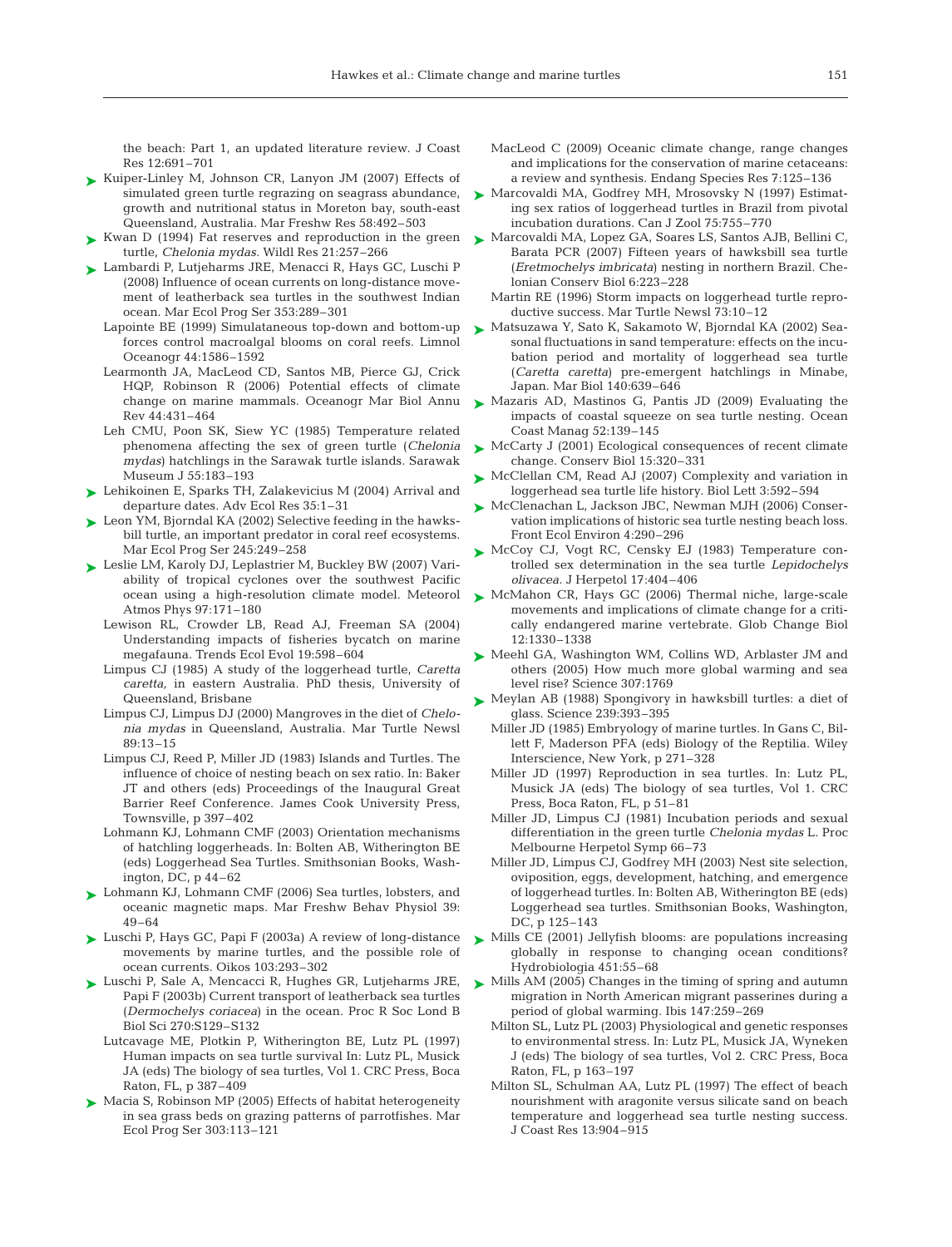- Mohanty-Hejmadi P, Dimond MT (1986) Temperature-dependent sex determination in the olive ridley turtle. In: Slavkin HC (ed) Progress in clinical and biological research, progress in developmental biology, Vol 1. A.R. Liss, New York, p 159–162
- Montague CL (2008) Recovering the sand deficit from a century of dredging and jetties along Florida's Atlantic coast: A re-evaluation of beach nourishment as an essential tool for ecological conservation. J Coastal Res 24:899–916
- Mora C (2007) A clear human footprint in the coral reefs of the Caribbean. Proc R Soc Lond B Biol Sci. doi:10.1098/rspb. 2007.1472
- ► Moran KL, Bjorndal KA (2005) Simulated green turtle grazing ► Perry AL, Low PJ, Ellis JR, Reynolds JD (2005) Climate affects structure and productivity of seagrass pastures. Mar Ecol Prog Ser 305:235–247
- ► Moran KL, Bjorndal KA (2007) Simulated green turtle grazing affects nutrient composition of the seagrass *Thalassia testudinum.* Mar Biol 150:1083–1092
- ► Mortimer JA (1990) The influence of beach sand characteristics on the nesting behaviour and clutch survival of green turtles. Copeia 1990:802–817
	- Mrosovsky N (1983) Conserving sea turtles. British Herpetological Society, London
	- Mrosovsky N (1984) Editorial. Mar Turtle Newsl 28:1–2
- ► Mrosovsky N (1988) Pivotal temperatures for loggerhead turtles from northern and southern nesting beaches. Can J Zool 66:661–669
- ► Mrosovsky N (1994) Sex ratios of sea turtles. J Exp Zool 270:16–27
- ► Mrosovsky N (2006) Distorting gene pools by conservation: Assessing the case of doomed turtle eggs. Environ Manag 38:523–531
- ► Mrosovsky N, Provancha J (1992) Sex ratio of hatchling loggerhead sea turtles: data and estimates from a 5-year study. Can J Zool 70:530–538
	- Mrosovsky N, Dutton PH, Whitmore CP (1984a) Sex ratios of two species of sea turtle nesting in Suriname. Can J Zool 62:2227–2239
	- Mrosovsky N, Hopkins-Murphy SR, Richardson JI (1984b) Sex ratios of sea turtles: seasonal changes. Science 225: 739–741
- ► Mrosovsky N, Bass A, Corliss LA, Richardson JI, Richardson TH (1992) Pivotal and beach temperatures for hawksbill turtles nesting in Antigua. Can J Zool 70:1920–1925
- ► Mrosovsky N, Baptistotte C, Godfrey MH (1999) Validation of incubation duration as an index of the sex ratio of hatchling sea turtles. Can J Zool 77:831–835
- ► Mrosovsky N, Kamel S, Rees AF, Margaritoulis D (2002) Pivotal temperature for loggerhead turtles (*Caretta caretta*) from Kyparissia Bay, Greece. Can J Zool 80:2118–2124
- ► Mumby PJ, Hastings A, Edwards HJ (2007) Thresholds and the resilience of Caribbean coral reefs. Nature 450:98–101
- Musick JA, Limpus CJ (1997) Habitat utilization and migration in juvenile sea turtles. In: Lutz PL, Musick JA (eds) The biology of sea turtles, Vol 1. CRC Press, Boca Raton, FL, p 137–163
- Myers RA, Ottensmeyer CA (2005) Extinction risk in marine species. In: Norse EA, Crowder LB (eds) Marine conservation biology: the science of maintaining the sea's biodiversity. Island Press, Washington, DC
- Naro-Maciel E, Mrosovsky N, Marcovaldi MA (1999) Thermal profiles of sea turtle hatcheries and nesting areas at Praia do Forte, Brazil. Chelonian Conserv Biol 3:407–413
- Nicholls RJ (1998) Coastal vulnerability assessment for sealevel rise: evaluation and selection of methodologies for implementation. Technical Report R098002, Caribbean Planning for Adaption to Global Climate Change

(CPACC) Project. Available at: www.cpacc.org

- ► Nolan DS, Rappin ED (2008) Increased sensitivity of tropical cyclogenesis to wind shear in higher SST environments. Geophys Res Lett 35. doi:10.1029/2008GL034147
- ► Oz M, Erdogan A, Kaska Y, Dusen S and others (2004) Nest temperatures and sex-ratio estimates of loggerhead turtles at Patara beach on the southwestern coast of Turkey. Can J Zool 82:94–101
- ► Parmesan C, Ryrholm N, Stefanescu C, Hill JK and others (1999) Poleward shifts in geographical ranges of butterfly species associated with regional warming. Nature 399:579–583
- change and distribution shifts in marine species. Science 308:1912–1913
- ► Peterson CH, Bishop MJ (2005) Assessing the environmental impacts of beach nourishment. Bioscience 55:887–896
	- Pike DA (in press) Do green turtles modify their nesting seasons in response to environmental temperatures? Chelonian Conserv Biol
- ► Pike DA, Stiner JC (2007) Sea turtle species vary in their susceptibility to tropical cyclones. Oecologia 153:471–478
- ► Pike DA, Antworth RL, Stiner JC (2006) Earlier nesting contributes to shorter nesting seasons for the loggerhead sea turtle, *Caretta caretta.* J Herpetol 40:91–94
	- Pilkey OH, Wright HL (1988) Seawalls versus beaches. J Coast Res 4:41–64
- ► Plaziat JC, Augustinius PGEF (2004) Evolution of progradation/erosion along the French Guiana magrove coast: a comparison of mapped shorelines since the 18th century with Holocene data. Mar Geol 208:127–143
- ► Plotkin PT, Spotila JR (2002) Post-nesting migrations of loggerhead turtles *Caretta caretta* from Georgia, USA: conservation implications for a genetically distinct subpopulation. Oryx 36:396–399
- ▶ Polovina JJ, Balazs GH, Howell EA, Parker DM, Seki MP, Dutton PH (2004) Forage and migration habitat of loggerhead (*Caretta caretta*) and olive ridley (*Lepidochelys olivacea*) sea turtles in the central North Pacific Ocean. Fish Oceanogr 13:36–51
- ► Polovina J, Uchida I, Balazs G, Howell EA, Parker D, Dutton P (2006) The Kuroshio Extension Bifurcation Region: a pelagic hotspot for juvenile loggerhead sea turtles. Deep-Sea Res II 53:326–339
- ► Price ER, Wallace BP, Reina RD, Spotila JR, Paladino FV, Piedra R, Velez E (2004) Size, growth and reproductive output of adult female leatherbacks *Dermochelys coriacea.* Endang Species Res 1:41–48
- ► Prusty G, Dash S, Singh MP (2007) Spatio-temporal analysis of multi-date IRS imageries for turtle habitat dynamics characterisation at Gahirmatha coast, India. Int J Remote Sens 28:871–883
	- Rabon DR, Johnson SA, Boettcher R, Dodd M and others (2004) Confirmed leatherback turtle (*Dermochelys coriacea*) nests from North Carolina, with a summary of nesting activities north of Florida. Mar Turtle Newsl 101:4–8
- ► Rahmstorf S (1997) Risk of sea-change in the Atlantic. Nature 388:825–826
- ▶ Rahmstorf S (1999) Shifting seas in the greenhouse? Nature 399:523–524
- ▶ Read MA, Grigg GC, Limpus CJ (1996) Body temperature and winter feeding in immature green turtles, *Chelonia mydas*, in Moreton Bay, southeastern Queensland. J Herpetol 30:262–265
	- Reece SE, Broderick AC, Godley BJ, West SA (2002) The effects of incubation environment, sex and pedigree on the hatchling phenotype in a natural population of logger-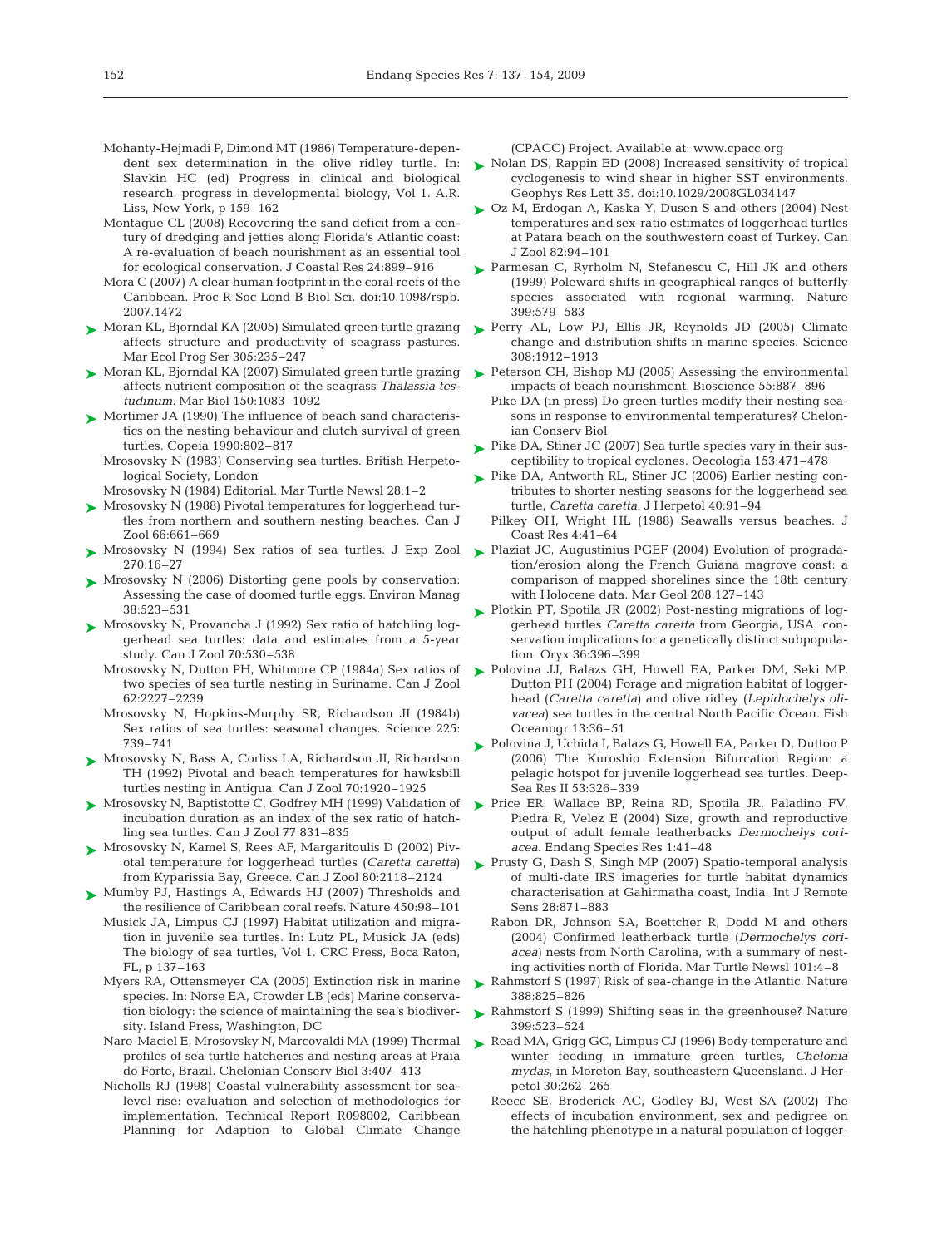head turtles. Evol Ecol Res 4:737–748

- Rees AF, Margaritoulis D (2004) Beach temperatures, incubation durations and estimated hatchling sex ratios for loggerhead sea turtle nests in southern Kyparissia bay, Greece. Testudo 6:23–36
- ▶ Reina RD, Spotila JR, Paladino FV, Dunham AE (2009) Changed reproductive schedule of eastern Pacific leatherback turtles *Dermochelys coriacea* following the 1997–98 El Niño to La Niña transition. Endang Species Res 7:155–161
	- Renaud ML, Carpenter JA (1994) Movements and submergence patterns of loggerhead turtles (*Caretta caretta*) in the Gulf of Mexico determined through satellite telemetry. Bull Mar Sci 55:1–15
- ► Richardson JI, Hall DB, Mason PA, Andrews KM, Bjorkland R, Cai Y, Bell R (2006) Eighteen years of saturation tagging data reveal a significant increase in nesting hawksbill sea turtles (*Eretmochelys imbricata*) on Long Island, Antigua. Anim Conserv 9:302–307
- ► Rimblot F, Fretey J, Mrosovsky N, Lescure J, Pieau C (1985) Sexual differentiation as a function of the incubation temperature of eggs in the sea turtle *Dermochelys coriacea* (Vandelli 1761). Amphib-reptil 6:83–92
	- Rimblot-Baly F, Lescure J, Fretey J, Pieau C (1986–1987) Senla tortue Luth, *Dermochelys coriacea* Vandelli 1761; application des données de l'incubation artificielle à l'étude de la sex-ratio dans la nature. Ann Sci Nat 13:277–290
	- Rivalan P, Dutton PH, Baudry E, Roden SE, Girondot M (2005) Demographic scenario inferred from genetic data in leatherback turtles nesting in French Guiana and Suriname. Biol Conserv 1:1–9
- ▶ Robinson RA, Crick HQP, Learmonth JA, Maclean IMD and others (2009) Travelling through a warming world climate change and migratory species. Endang Species Res 7:87–99
- ▶ Root TL, Price JT, Hall KR, Schneider SH, Rosenzweig C, Pounds JA (2003) Fingerprints of global warming on wild animals and plants. Nature 421:57–60
	- Ross JP (2005) Hurricane effects on nesting *Caretta caretta.* Mar Turtle Newsl 108:13–14
- ▶ Rumbold DG, Davis PW, Perretta C (2001) Estimating the effect of beach nourishment on *Caretta caretta* (loggerhead sea turtle) nesting. Restor Ecol 9:304–310
- ► Saba VS, Santidrian-Tomillo P, Reina RD, Spotila JR, Musick JA, Evans DA, Paladino FV (2007) The effect of the El Niño Southern Oscillation on the reproductive frequency of eastern Pacific leatherback turtles. J Appl Ecol 44: 395–404
- ► Saba VS, Spotila JR, Chavez FP, Musick JA (2008) Bottom-up and climatic forcing on the worldwide population of leatherback turtles. Ecology 89:1414–1427
- ► Sabine CL, Feely RA, Gruber N, Key RM and others (2004) The oceanic sink for anthropogenic CO2. Science 305:367–371
- ► Sala OE, Chapin FS, Armesto JJ, Berlow E and others (2000) Global biodiversity scenarios for the year 2100. Science 287:1770
- ► Sarti-Martínez L, Barragan A, Garcia-Muñoz D, García N, Huerta P, Vargas F (2007) Conservation and biology of the leatherback turtle in the Mexican Pacific. Chelonian Conserv Biol 6:70–78
- ► Sato K, Matsuzawa Y, Tanaka H, Bando T, Minamikawa S, Sakamoto W, Naito Y (1998) Internesting intervals for loggerhead turtles, *Caretta caretta*, and green turtles, *Chelonia mydas*, are affected by temperature. Can J Zool 76:1651–1662
- ▶ Schiel DR, Steinbeck JR, Foster MS (2004) Ten years of induced ocean warming causes comprehensive changes in marine benthic communities. Ecology 85:1833–1839
- ► Schlacher TA, Schoeman DS, Dugan J, Lastra M, Jones AR, Scapini F, McLachlan A (2008) Sandy beach ecosystems: key features, sampling issues, management challenges and climate change impacts. PSZNI: Mar Ecol 29:70–90
- ► Schmid JL, Addison DA, Donnelly MA, Shirley MA, Wibbels T (2008) The effect of Australian Pine (*Casuarina equisetifolia*) removal on loggerhead sea turtle (*Caretta caretta*) incubation temperatures on Keewaydin island, Florida. J Coast Res 55:214–220
	- Schroeder BA, Foley AM, Bagley DA (2003) Nesting patterns, reproductive migrations, and adult foraging areas of loggerhead turtles. In: Bolten AB, Witherington BE (eds) Loggerhead sea turtles. Smithsonian Books, Washington, DC, p 114–124
- ► Schwanz LE, Janzen FJ (2008) Climate change and temperature-dependent sex determination: can individual plasticity in nesting phenology prevent extreme sex ratios? Physiol Biochem Zool 81:826–834
- ► Seebacher F, Franklin CE (2005) Physiological mechanisms of thermoregulation in reptiles: a review. J Comp Physiol [B] 175:533–541
- sibilité à la température de la différenciation sexuelle chez  $\blacktriangleright$  Seminoff JA, Resendiz A, Nichols WJ (2002) Home range of green turtles *Chelonia mydas* at a coastal foraging area in the Gulf of California, Mexico. Mar Ecol Prog Ser 242: 253–265
	- ▶ Seminoff JA, Zarate P, Coyne M, Foley DG, Parker D, Lyon B, Dutton P (2007) Post-nesting migrations of Galápagos green turtles *Chelonia mydas* in relation to oceanographic conditions: integrating satellite telemetry with remotely sensed ocean data. Endang Species Res 4:57–72
		- Shaver DJ (2005) Analysis of the Kemp-s ridley imprinting and headstart project at Padre Island National Seashore, Texas, 1978–88, with subsequent nesting and stranding records on the Texas coast. Chelonian Conserv Biol 4:846–859
	- ► Shillinger G, Palacios DL, Bailey H, Bograd S and others (2008) Persistent leatherback turtle migrations present opportunities for conservation. PLoS Biol 6(7):e171
	- ► Shoop CR, Kenney RD (1992) Seasonal distributions and abundances of loggerhead and leatherback sea turtles in waters of the northeastern United States. Herpetol Monogr 6:43–67
	- ► Short FT, Neckles HA (1999) The effects of global climate change on seagrasses. Aquat Bot 63:169–196
	- ► Sims DW, Genner MJ, Southward AJ, Hawkins SJ (2001) Timing of squid migration reflects North Atlantic climate variability. Proc R Soc Lond B Biol Sci 268:2607–2611
	- ▶ Sims DW, Wearmouth VJ, Genner MJ, Southward AJ, Hawkins SJ (2004) Low-temperature-driven early spawning migration of a temperate marine fish. J Anim Ecol 73:333–341
	- ► Solow AR, Bjorndal KA, Bolten AB (2002) Annual variation in nesting numbers of marine turtles: the effect of sea surface temperature on re-migration intervals. Ecol Lett 5: 742–746
	- ► Spotila JR, Standora EA (1985) Environmental constraints on the thermal energetics of sea turtles. Copeia 1985:694
		- Spotila JR, Standora EA, Morreale SJ, Ruiz GJ (1987) Temperature-dependent sex determination in the green turtle (*Chelonia mydas*): effects on the sex ratio on a natural nesting beaches. Herpetologica 43:74–81
	- ► Springer AM, Byrd GV, Iverson SJ (2007) Hot oceanography: planktivorous seabirds reveal ecosystem responses to warming of the Bering sea. Mar Ecol Prog Ser 352:289–297